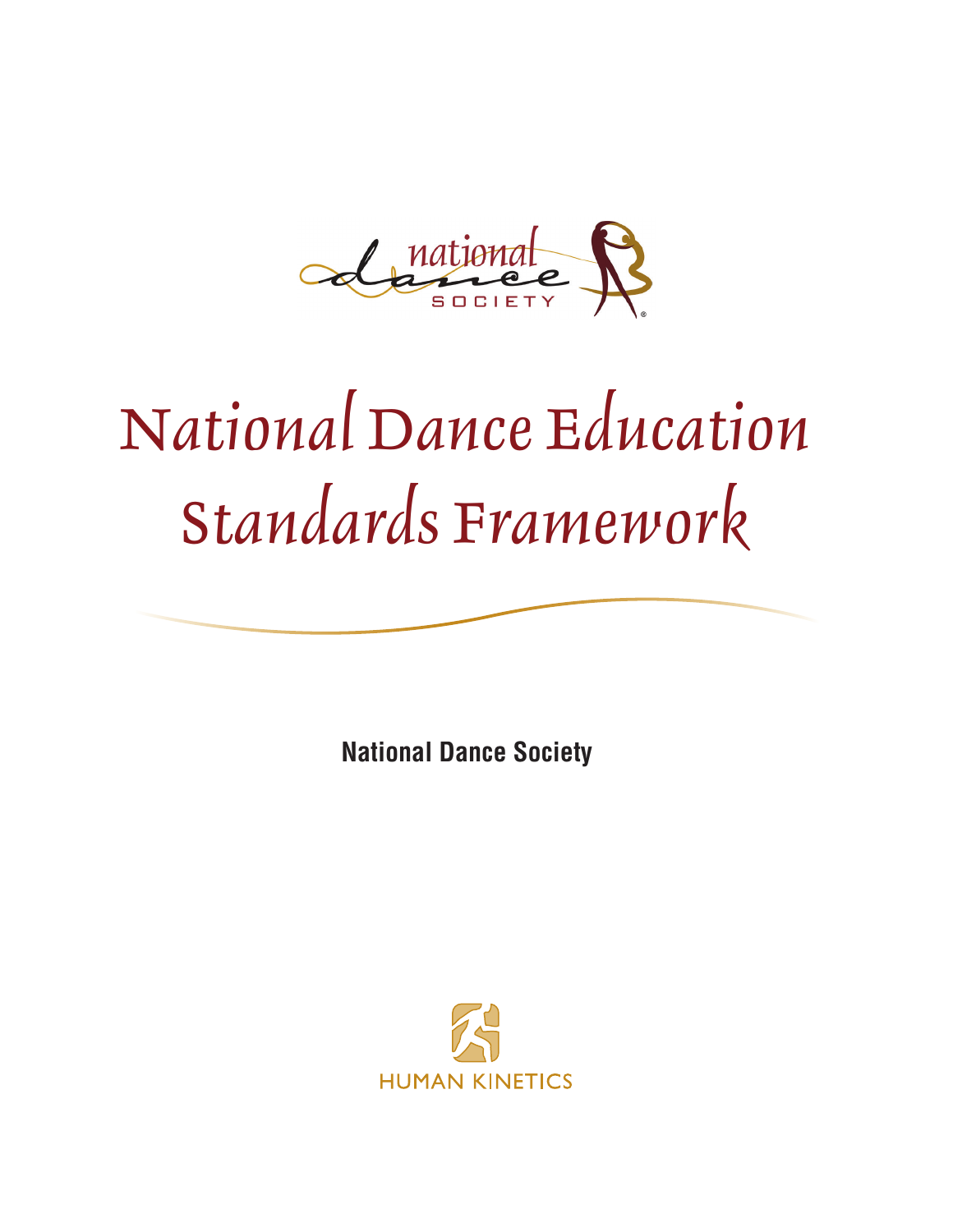ISBN: 978-0-9900888-2-0 (print)

Copyright © 2020 by the National Dance Society

www.nationaldancesociety.org

All rights reserved. Except for use in a review, the reproduction or utilization of this work in any form or by any electronic, mechanical, or other means, now known or hereafter invented, including xerography, photocopying, and recording, and in any information storage and retrieval system, is forbidden without the written permission of the publisher.

The web addresses cited in this text were current as of April 2019, unless otherwise noted.

Acquisitions Editor: Bethany J. Bentley Managing Editor: Julia R. Smith Copyeditor: Karla Walsh Graphic Designer: Whitney Milburn Cover Designer: Keri Evans Cover Design Associate: Susan Rothermel Allen Senior Art Manager: Kelly Hendren Illustrations: © Human Kinetics, unless otherwise noted. Visual conceptualization of figure on page x courtesy of John Fracchia. Printer: Human Kinetics

Printed in the United States of America 10 9 8 7 6 5 4 3 2 1

#### **Human Kinetics**

P.O. Box 5076 Champaign, IL 61825-5076 Website: www.HumanKinetics.com

In the United States, email info@hkusa.com or call 800-747-4457. In Canada, email info@hkcanada.com. In the United Kingdom/Europe, email hk@hkeurope.com.

For information about Human Kinetics' coverage in other areas of the world, please visit our website: **www.HumanKinetics.com**

E7873



**Tell us what you think!**  Human Kinetics would love to hear what we can do to improve the customer experience. Use this QR code to take our brief survey.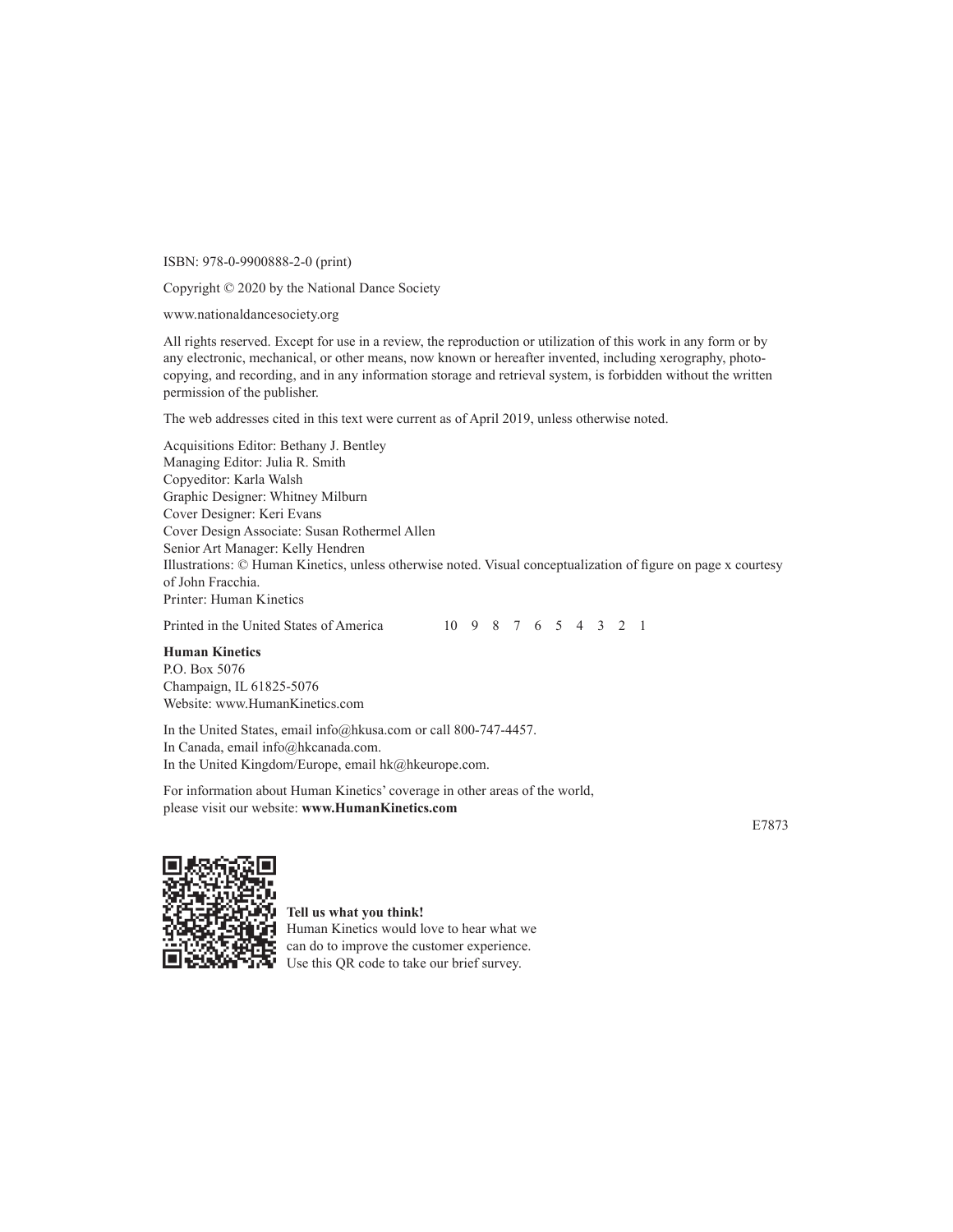# *Contents*

| Acknowledgments and Special Thanks<br>v                                       |
|-------------------------------------------------------------------------------|
| vii<br>Introduction                                                           |
| National Dance Education Standards Visual Design<br>$\boldsymbol{\mathsf{x}}$ |
| National Dance Education Standards Framework                                  |
| Strand One: Movement foundations of dance genres and forms $\dots\dots\dots$  |
|                                                                               |
|                                                                               |
| Strand Four: Choreography, performance, and production9                       |
|                                                                               |
| Strand Six: Dance, arts, and media literacy for integrated learning 15        |
| Glossary<br>17                                                                |
| References<br>21                                                              |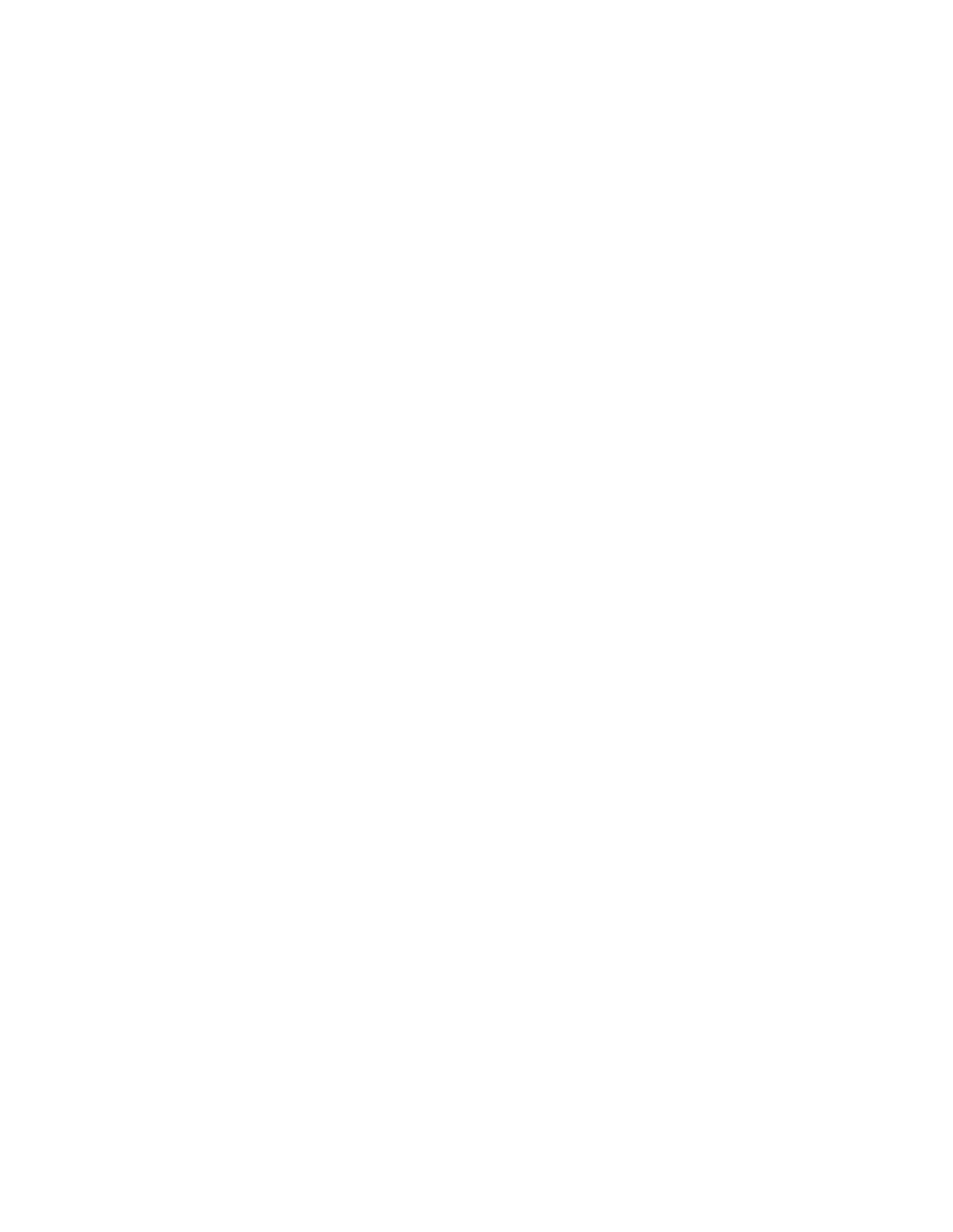# *Acknowledgments and Special Thanks*

### *Acknowledgments*

The National Dance Society acknowledges and thanks numerous people who have invested many hours in the development of the NDS *National Dance Education Standards Framework*.

Gratitude is expressed to the groups of dance education experts who provided content and reviewed the National Dance Society's *National Dance Education Standards Framework* at various stages of its development. These individuals included professionals from prekindergarten to grade 12, higher education, fine arts administrators, studios, cultural organizations, and parks and recreation programs. The NDS Standards Task Force acknowledges, respects, and appreciates the expertise of each contributor.

### *Special Thanks*

*National Dance Society:* Thank you to John Fracchia, president of NDS; Fran Meyer, executive director and past NDS president; Chris Bergeron, past NDS president; and all the National Dance Society leadership for their vision and support from the initiation to the completion of this project.

*Human Kinetics:* As an NDS partner and supporter of dance educators internationally, Human Kinetics has published an outstanding number of dance books, ebooks, and web resources, and continues to support the *National Dance Society Journal*. Since the 1980s, Human Kinetics publications have sustained dance students and dance educators in schools, higher education, and communities around the world.

#### National Dance Society Standards Task Force Committee

Gladys Keeton, Chair Gayle Kassing, PhD Mary Ann Laverty, PhD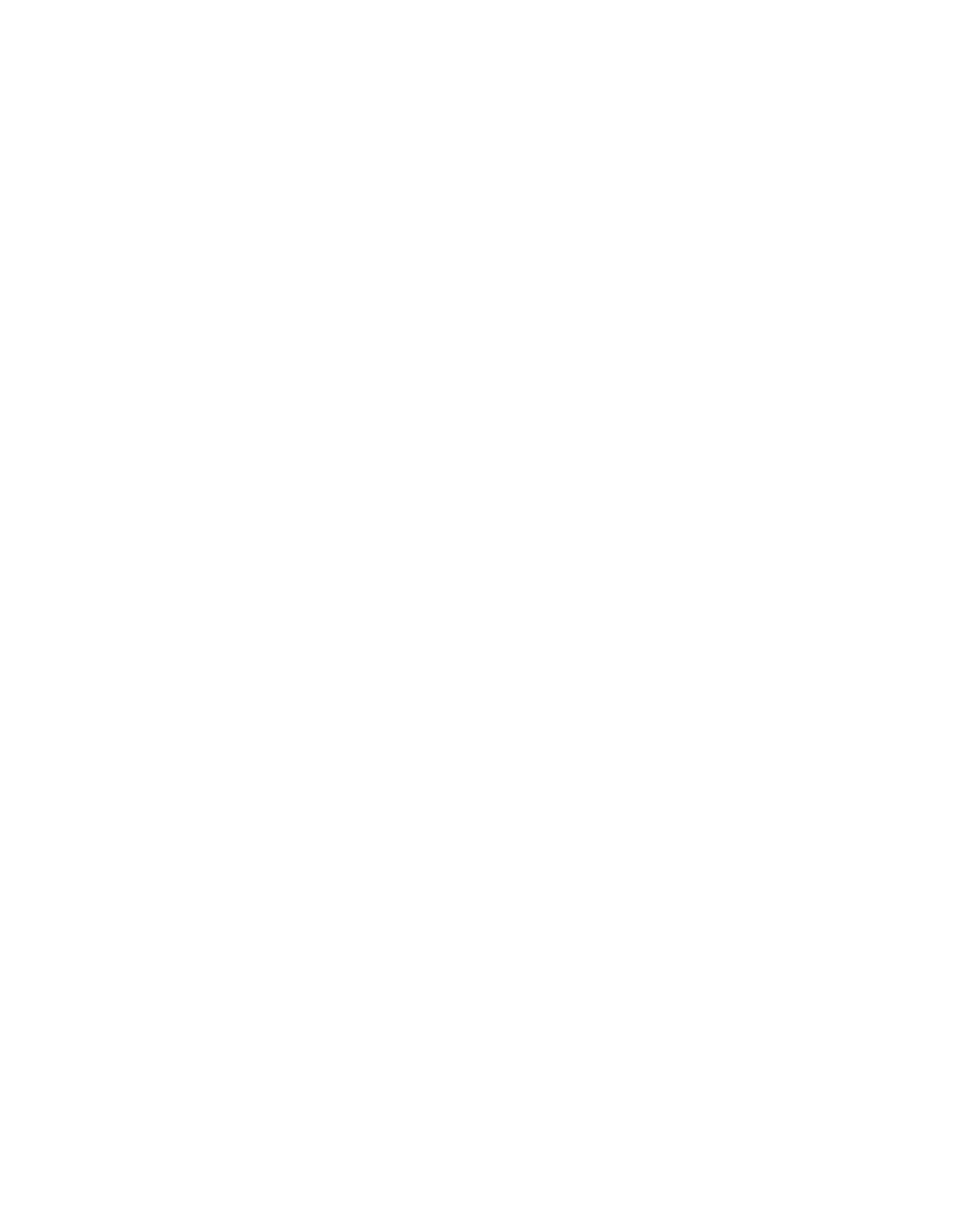# *Introduction*

The mission of the National Dance Society (NDS) is to provide leadership in promoting research in, advocating for, and using best practices in the delivery of dance and dance education in order to further dance as an art form, support academic success, and improve individuals' health and wellness in a multicultural society. The National Dance Society promotes "Dance for All" as a healthy and lifelong activity. The NDS National Dance Education Standards Framework combines dance knowledge, content, principles, processes, and values to form a structure that supports every child learning dance.

Dance is a performing art, a recreational or fitness activity, and a social and personal pursuit. As a discipline, dance has languages that communicate vocabularies associated with dance genres, forms, and styles. Dance content knowledge draws from many disciplines.

- Dance shares movement terms and motor learning steps used in physical education.
- Dance processes utilize the art processes of creating, performing, responding, and connecting.
- Dance choreography utilizes concepts and forms from music, visual arts, theater, and literature.
- Historical, cultural, and social dance forms connect with the disciplines of social studies, history, and anthropology.
- Media and technology create new platforms for learning dance, viewing and producing choreography, and conducting critical analysis of dance—allowing art, dance, and media literacy to integrate in interdisciplinary learning through technology.

Students of the 21st century must become literate in many disciplines to prepare for the workplace. Dance literacy encompasses kinesthetic literacy, choreographic literacy, and critical analysis (Hong 2000), which correlate to the learning processes of dancing, dance making, and dance appreciation. Literacy in dance, art, and media are essential 21st century learning skills for college and career readiness.

For all disciplines taught in educational settings, students, teachers, and administrators have an obligation to know and understand the fundamentals of all subject areas in the curriculum and to acquire a basic knowledge of the content, processes, and language used in each discipline.

### *Background and Supporting Foundations for National Dance Society's National Dance Education Standards*

Dance and dance education in schools and community settings provide learning to students of all ages. The following selected educational models correlate to the development of the National Dance Society's Dance Education Standards.

The Whole School, Whole Community, Whole Child (WSCC) model was developed by the Association for Supervision and Curriculum Development (ASCD) and is supported by the Center for Disease Control (CDC). The WSCC model encourages improvement of students' overall health and learning in schools and communities through five tenets. Students should be *Challenged* (mentally)*, Supported* (physically, mentally, emotionally, and socially), *Engaged* (wholeheartedly in learning), *Safe* (everywhere—in the physical environment and the social and emotional environment of the school), and *Healthy* (physically, mentally, emotionally, and socially).

Visit the ASCD and CDC websites to learn more:

ASCD: www.ascd.org/programs/learning-andhealth/wscc-model.aspx

CDC: www.cdc.gov/healthyyouth/wscc

The Partnership for 21st Century Skills identified essential skills for students in the 21st cen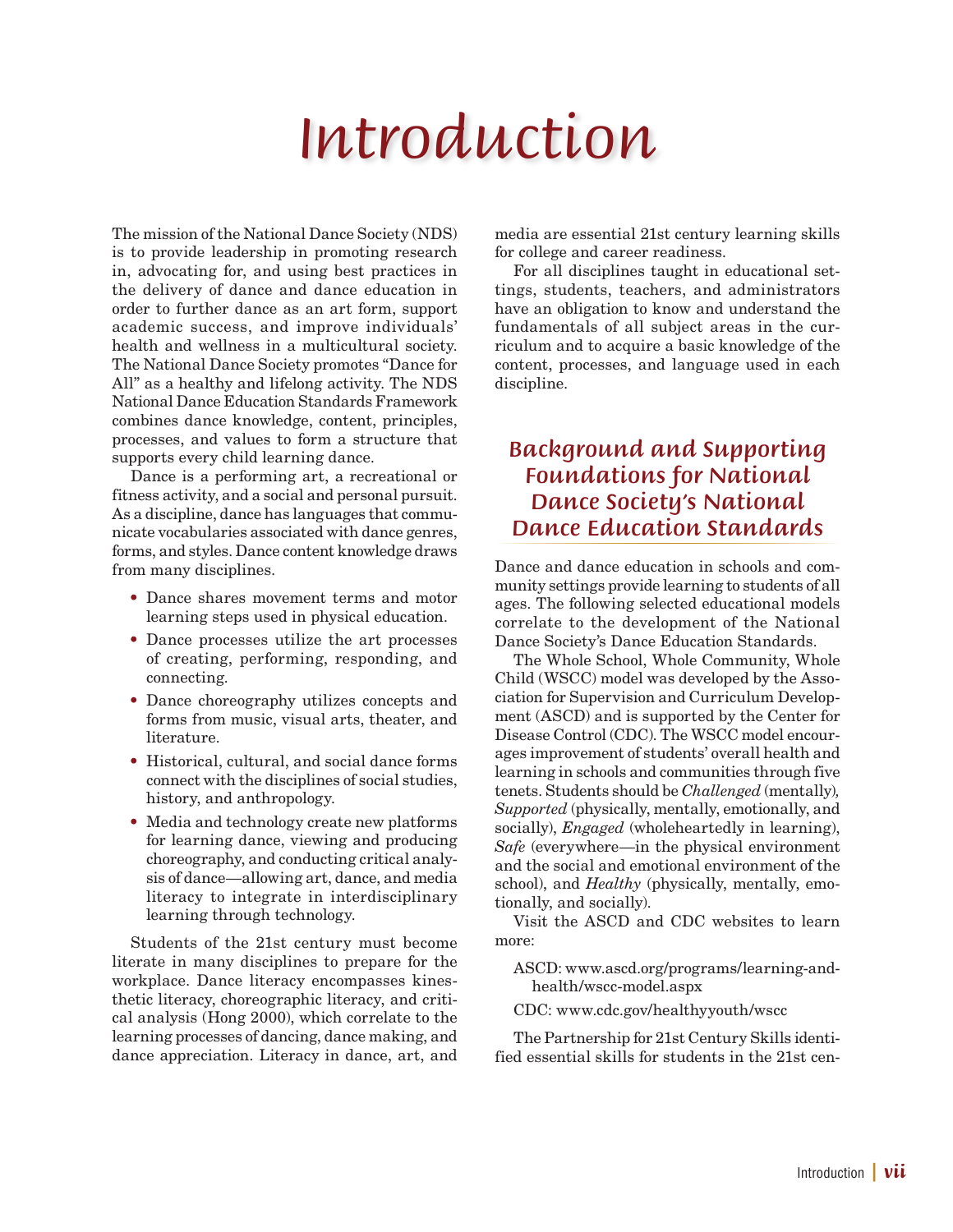tury. These learning and innovation skills include the four Cs—critical thinking, communication, collaboration, and creativity—along with life and career skills and information, media, and technological skills. Incorporation of these skills and other 21st century skills expands subjects such as arts and dance into preparation for careers and the future.

## *National Dance Society's National Dance Education Standards Framework: What Students Should Know and Be Able to Do in Dance*

The NDS National Dance Education Standards Framework correlates to an outcome-based or standards-based education with an organized set of strands, standards, and performance indicators. The NDS framework defines the dance knowledge content to be learned, and communicates dance processes, performances, products, and values. The sections that follow define *strands*, *standards*, *performance indicators*, *S.M.A.R.T. design tools*, *learner outcomes*, *learner objectives*, and *assessment.*

#### *Strands*

Strands present areas of knowledge in a discipline. Dance as a discipline contains a number of content knowledge areas. Each strand includes dance processes, structures, and products for learning dance; these relate to acquiring dance, art, and media literacies as well as other skills crucial to college or career preparation. The strands of the NDS National Dance Education Standards cover the following broad content areas:

- Strand One: Movement foundations of dance genres and forms
- Strand Two: Dance safety, health, and wellness
- Strand Three: Creative and artistic communication in dance
- Strand Four: Choreography, performance, and production
- Strand Five: Historical, cultural, and social dance
- Strand Six: Dance, arts, and media literacy for integrated learning

#### *Standards*

Dance content standards are broad statements about knowledge, skills, and values students should know and be able to do at the conclusion of a specific time period. Standards cover dance content and processes related to the strand throughout all of the grade groupings, from kindergarten through grade 12. A standard may combine with additional standards or infuse other dance content areas as students progress and mature through the dance learning processes.

### *Performance Indicators*

Performance indicators are written as learner outcomes or what the student will do. Dance learning should use a developmental, holistic approach. Each performance indicator for a standard relates to psychomotor, cognitive, and affective domains of learning. The performance indicators (skills, content, and values) can be used by teachers to develop learner outcomes or objectives and evaluation tools. Performance indicators identify age-appropriate and developmentally appropriate learning and performance abilities students should meet upon completion of the grade grouping:

Grades K-2 or ages 5-7 Grades 3-5 or ages 8-11 Grades 6-8 or ages 11-14 Grades 9-12 or ages 15-18

These age-divided performance indicators are only guidelines; you may have students who either excel beyond the performance indicators, such as gifted and talented students, or cannot be evaluated in relation to the performance indicators, such as individuals with disabilities.

High school dance education can vary from a one-semester elective (such as dance as a physi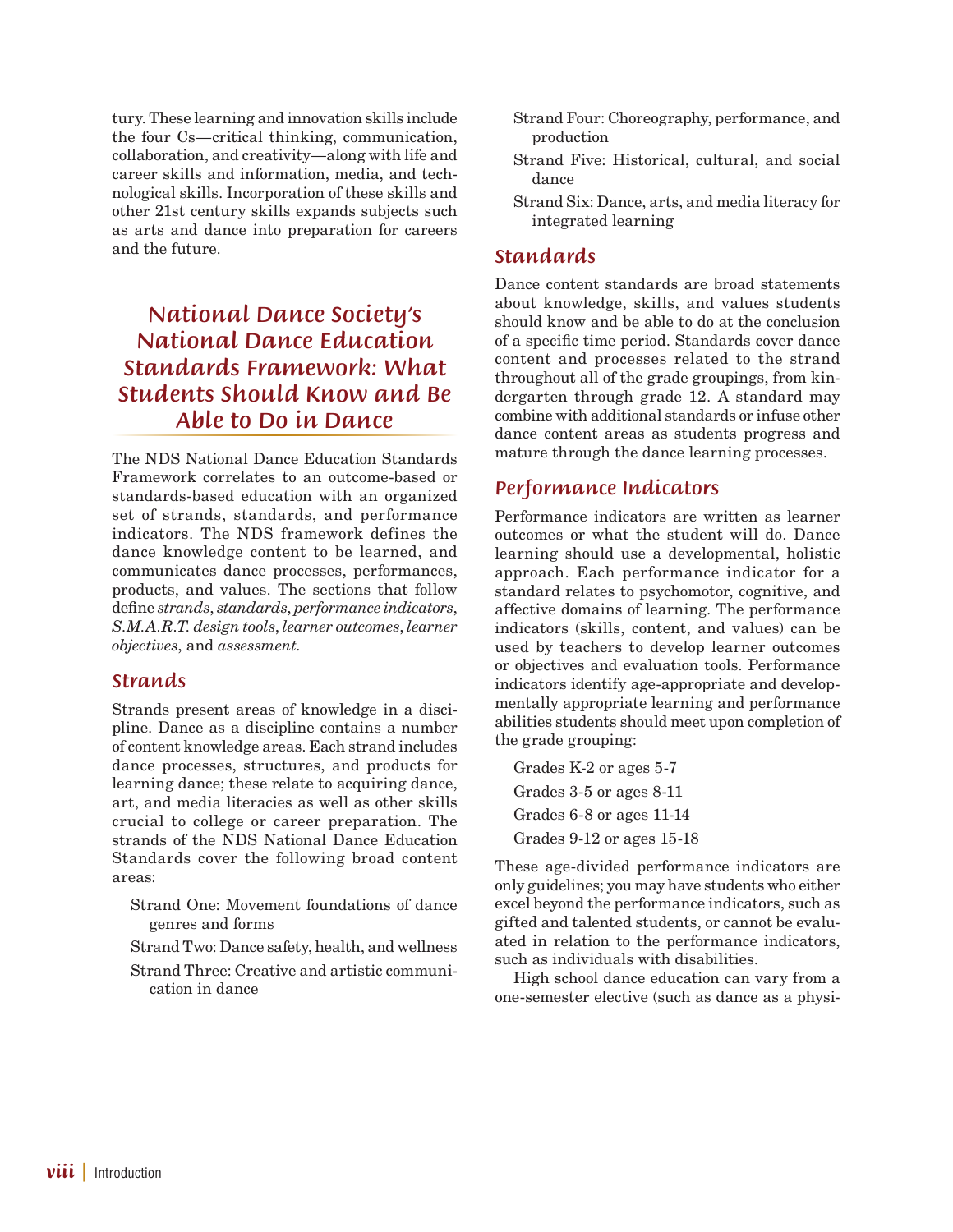cal education or fine arts credit) to a four-year magnet or fine arts program offering an advanced diploma. A student entering a high school dance program may enter as a highly technically trained dancer or as a beginner dancer. The performance indicators in the NDS National Dance Education Standards are guidelines to assess student growth and learning. It is at the discretion of the instructor to utilize and adapt the standards to adhere to their particular curriculum in any high school dance program.

#### *S.M.A.R.T. Design*

*S.M.A.R.T* means specific, measurable, achievable, realistic, and time-bound. S.M.A.R.T. design is a technique to develop learner outcomes or objectives that have actionable and tangible results. The teacher develops S.M.A.R.T. learner outcomes or learner objectives, as well as evaluation tools, to ensure academic success.

#### *Learner Outcomes and Learner Objectives*

Learner outcomes and learner objectives are developed by the teacher for learning experiences or lesson plans, units, and courses.

- *Learner outcomes:* A learner outcome is a learning target or exit behavior that is actionable and measurable to demonstrate authentic tasks or real-world application of knowledge, skills, and values in dance.
- *Learner objectives:* A learning objective describes the learning goal for a lesson or learning experience. The objective is something a student will be able to do in order to demonstrate physical, intellectual, or affective knowledge or skills as the result of completing a specific lesson plan or learning experience.

#### *Assessment*

Assessment determines the effectiveness of learner outcomes or objectives. It makes it possible to provide students feedback on their achievements, and it measures growth and mastery of skills and concepts. The learner and the teacher structure future learning of knowledge, skills, and values based on each assessment.

### *Glossary*

In the National Dance Society National Dance Education Standards Framework, selected dance terms appear in boldface. These bold terms are defined in the glossary at the end of the book. The glossary terms—which are defined based upon research, dance textbooks, and other resources provide the reader with definitions or descriptions of dance language terminology used in the strands, standards, and performance indicators.

### *References*

References for the National Dance Society National Dance Education Standards Framework appear at the end of the book.

> *The National Dance Society Standards Task Force Committee*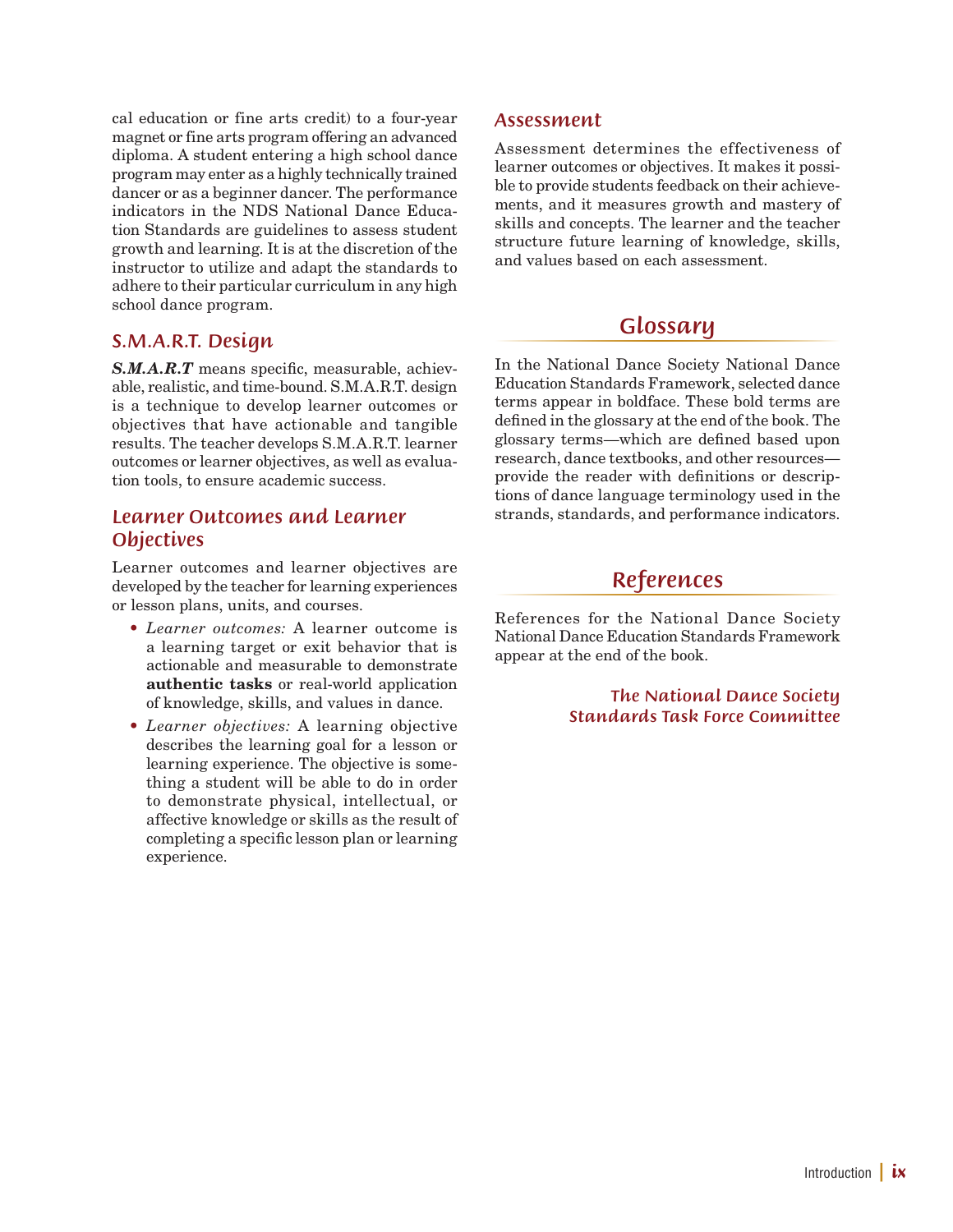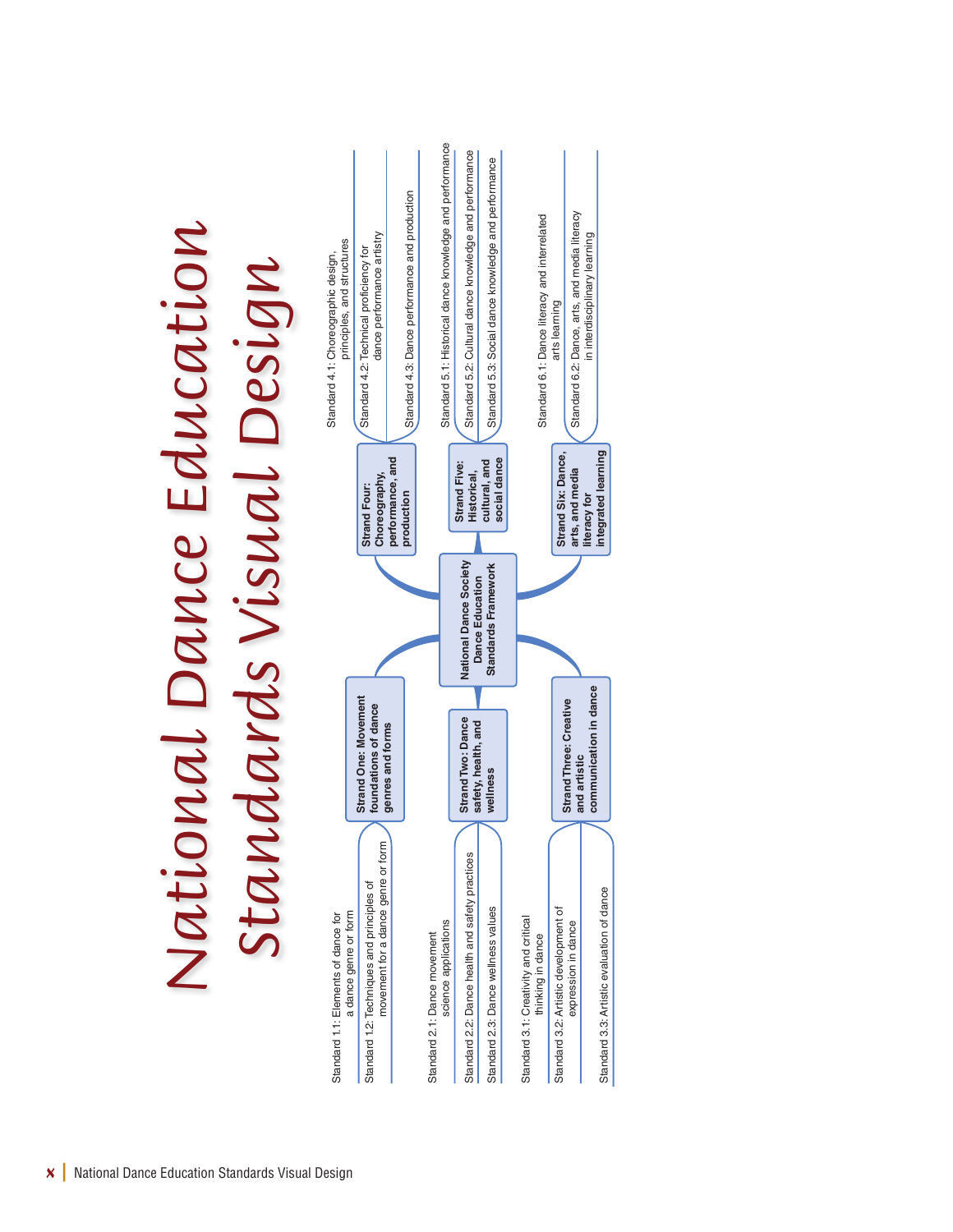# *National Dance Education Standards Framework*

|                        | <b>Strand One: Movement foundations of dance genres and forms</b>                                                                         |                                                                                                                                |                                                                                                                                                                                  |                                                                                                                                                                                                                           |  |  |
|------------------------|-------------------------------------------------------------------------------------------------------------------------------------------|--------------------------------------------------------------------------------------------------------------------------------|----------------------------------------------------------------------------------------------------------------------------------------------------------------------------------|---------------------------------------------------------------------------------------------------------------------------------------------------------------------------------------------------------------------------|--|--|
|                        | Standard 1.1 Elements of dance for a dance genre or form                                                                                  |                                                                                                                                |                                                                                                                                                                                  |                                                                                                                                                                                                                           |  |  |
|                        | Performance indicators: Student will                                                                                                      |                                                                                                                                |                                                                                                                                                                                  |                                                                                                                                                                                                                           |  |  |
|                        | $K-2$                                                                                                                                     | $3 - 5$                                                                                                                        | $6 - 8$                                                                                                                                                                          | $9 - 12$                                                                                                                                                                                                                  |  |  |
|                        | recall and demonstrate body<br>awareness through applica-<br>tion of selected elements of<br>dance individually and/or in<br>small groups | apply knowledge of the<br>elements of dance: body,<br>space, time, energy, and<br>relationships, and basic dance<br>vocabulary | analyze, exhibit, and compare<br>complex spacial relation-<br>ships, music elements, and<br>movement qualities in the<br>performance of three different<br>dance genres or forms | construct, perform, and<br>evaluate layered spacial<br>relationships, including<br>time elements and move-<br>ment qualities, to multi-<br>directional levels in three<br>dance genres or forms                           |  |  |
|                        | determine awareness of<br>personal space and general<br>space while moving in differ-<br>ent directions and levels                        | construct basic step patterns<br>by combining locomotor<br>movements                                                           | develop smooth transitions<br>linking locomotor move-<br>ments and elevated move-<br>ments with body control                                                                     |                                                                                                                                                                                                                           |  |  |
| <b>Grade groupings</b> | explore levels, shapes, and<br>varied pathways using basic<br>locomotor and nonlocomo-<br>tor movement                                    | perform simple and repetitive<br>dances to music utilizing<br>locomotor and nonlocomotor<br>movements                          | demonstrate movement<br>changes in tempo, rhythm,<br>and meter with musical<br>accuracy                                                                                          | identify, demonstrate, and<br>execute independently<br>advanced dance move-<br>ments and elements of<br>dance with clarity in a<br>variety of positions, steps,<br>and patterns in at least two<br>different dance genres |  |  |
|                        | execute simple locomotor<br>and nonlocomotor move-<br>ments in a dance sequence<br>with a beginning, middle,<br>and end                   | develop and perform move-<br>ment phrases in music<br>compositional forms (A, B<br>and $A$ , $B$ , $A$ )                       | interpret polyrhythms<br>and syncopated rhythmic<br>patterns through movement<br>performance                                                                                     |                                                                                                                                                                                                                           |  |  |
|                        | perform and dissect short,<br>simple, and repetitive dances<br>utilizing locomotor and non-<br><b>locomotor movements</b>                 | create and imitate movement in<br>response to selected rhythmic<br>patterns, beats, and tempo                                  | create and perform precise<br>movement response to a<br>variety of music compositions                                                                                            | perform and compare poly-<br>rhythms and syncopated<br>rhythmic phrases                                                                                                                                                   |  |  |
|                        | exhibit ability to move pre-<br>cisely to a <b>beat</b> and changes<br>in tempo                                                           | identify and execute movement<br>in 4/4, 3/4, and 6/8 meter                                                                    | apply a variety of <b>efforts</b><br>to movement for elaborate<br>expression                                                                                                     | perform and assess<br>expressive movement<br>phrases in relationship to<br>melody, meter, accents,<br>and dynamics                                                                                                        |  |  |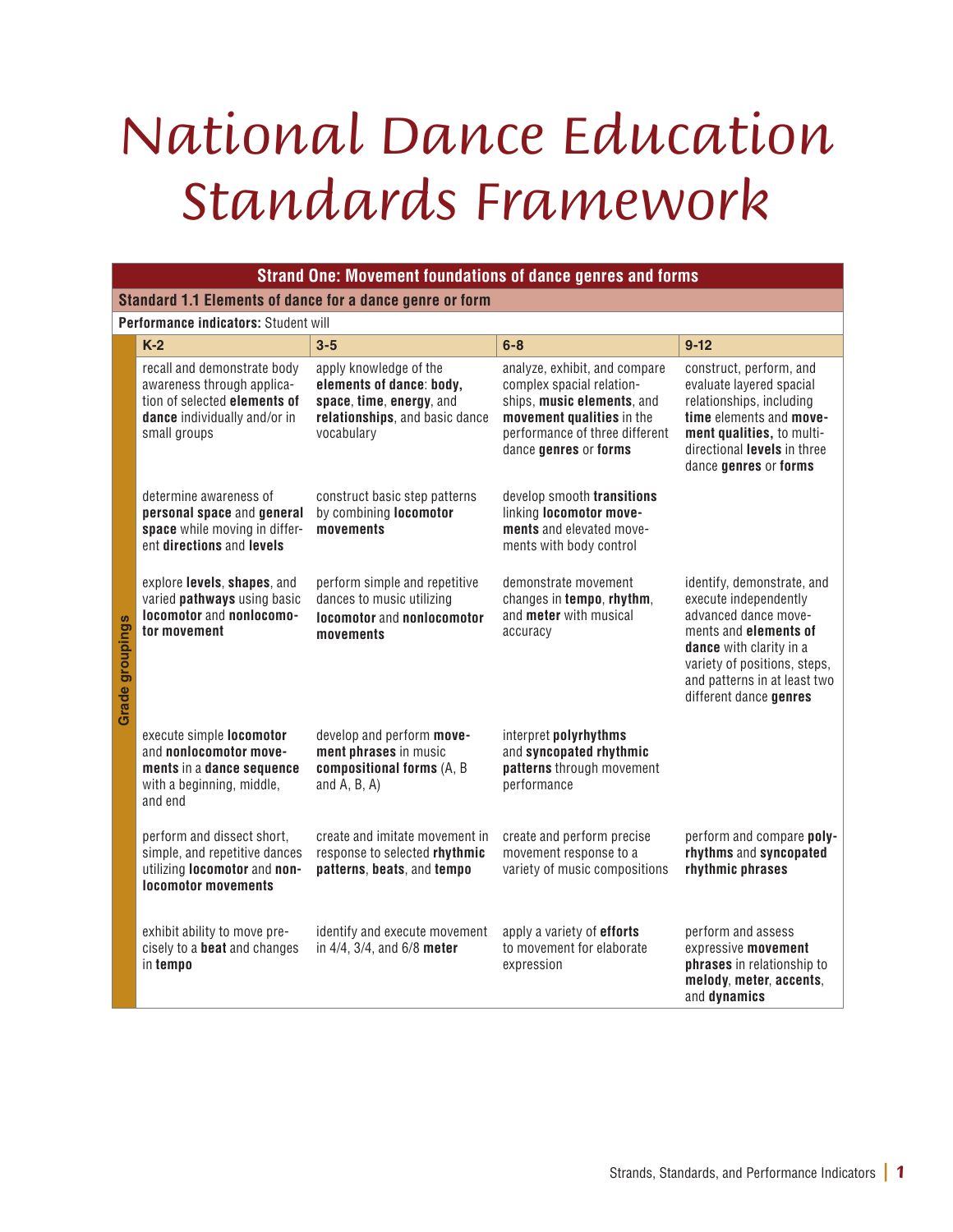|                 | <b>Strand One: Movement foundations of dance genres and forms</b>                                                                                                                                                                   |                                                                                                                                                                                                                                                                                             |                                                                                                                        |                                                                                                                                                |  |  |  |
|-----------------|-------------------------------------------------------------------------------------------------------------------------------------------------------------------------------------------------------------------------------------|---------------------------------------------------------------------------------------------------------------------------------------------------------------------------------------------------------------------------------------------------------------------------------------------|------------------------------------------------------------------------------------------------------------------------|------------------------------------------------------------------------------------------------------------------------------------------------|--|--|--|
|                 | Standard 1.2 Techniques and principles of movement for a dance genre or form                                                                                                                                                        |                                                                                                                                                                                                                                                                                             |                                                                                                                        |                                                                                                                                                |  |  |  |
|                 | Performance indicators: Student will                                                                                                                                                                                                |                                                                                                                                                                                                                                                                                             |                                                                                                                        |                                                                                                                                                |  |  |  |
|                 | $K-2$                                                                                                                                                                                                                               | $3 - 5$                                                                                                                                                                                                                                                                                     | $6 - 8$                                                                                                                | $9-12$                                                                                                                                         |  |  |  |
| Grade groupings | increase awareness of<br>brain-body movement using<br>sensory information during<br>dancing and dance making<br>execute and replicate simple<br>dance steps employing phys-<br>ical movement principles<br>for accurate performance | acquire and apply basic dance<br>technique and <b>physical move-</b><br>ment principles to develop<br>body control during elevated<br>movements when performing<br>and creating at least two dance<br>genres or forms                                                                       | apply appropriate physical<br>movement principles and<br>dance terminology to two dif-<br>ferent dance genres or forms | articulate mastery of<br>advanced dance technique<br>and application of physi-<br>cal movement principles<br>in at least three dance<br>genres |  |  |  |
|                 | demonstrate developmental<br>movement patterns that<br>support integration of the<br>mind and body                                                                                                                                  | identify and model the basic<br>positions of the arms, feet, and<br>torso of two dance genres<br>create and absorb force while<br>executing push off and landing<br>for height and distance of ele-<br>vated movements to demon-<br>strate body control<br>apply breath support to initiate | develop dance technique<br>through execution of extended<br>movement patterns                                          | improve grounded<br>movement (swings, over<br>and under curves) and<br>body isolations with breath<br>support<br>deconstruct physical          |  |  |  |
|                 |                                                                                                                                                                                                                                     | <b>intention</b> in a movement                                                                                                                                                                                                                                                              |                                                                                                                        | movement principles<br>of torque and rotation to<br>explore a variety of turns                                                                 |  |  |  |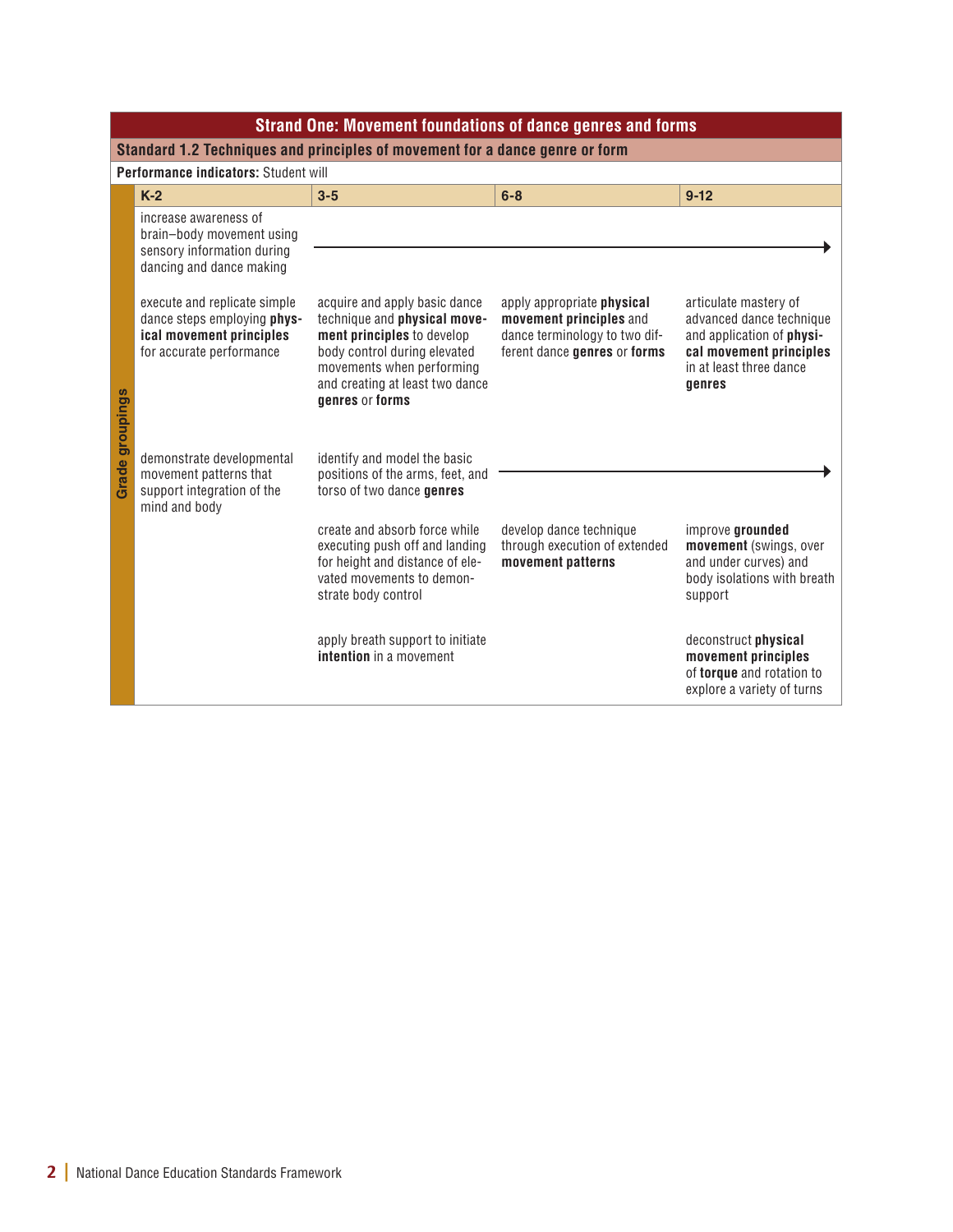|                        | <b>Strand Two: Dance safety, health, and wellness</b>                         |                                                                                                                     |                                                                                                                                                                                                |                                                                                                                                                                                                                |  |  |
|------------------------|-------------------------------------------------------------------------------|---------------------------------------------------------------------------------------------------------------------|------------------------------------------------------------------------------------------------------------------------------------------------------------------------------------------------|----------------------------------------------------------------------------------------------------------------------------------------------------------------------------------------------------------------|--|--|
|                        | <b>Standard 2.1 Dance movement science applications</b>                       |                                                                                                                     |                                                                                                                                                                                                |                                                                                                                                                                                                                |  |  |
|                        | Performance indicators: Student will                                          |                                                                                                                     |                                                                                                                                                                                                |                                                                                                                                                                                                                |  |  |
|                        | $K-2$                                                                         | $3 - 5$                                                                                                             | $6 - 8$                                                                                                                                                                                        | $9 - 12$                                                                                                                                                                                                       |  |  |
|                        | execute a safe, age-appropri-<br>ate brain and body warm-up<br>and cool-down  |                                                                                                                     |                                                                                                                                                                                                |                                                                                                                                                                                                                |  |  |
|                        | compare safe and unsafe<br>ways of moving to promote<br>kinesthetic awareness | identify proper joint actions<br>(flexion, extension, rotation)<br>that contribute to movement<br>execution         | identify and demonstrate three<br>or four warm-up and cool-<br>down practices that relate to<br>personal needs                                                                                 | develop a personal<br>warm-up and cool-down<br>based upon safe movement<br>practices for a specific<br>dance genre or form                                                                                     |  |  |
|                        | exhibit kinesthetic aware-<br>ness individually and in<br>groups              | relate the processes of <b>cardio-</b><br>vascular endurance, muscu-<br>lar strength, and flexibility to<br>dancing |                                                                                                                                                                                                |                                                                                                                                                                                                                |  |  |
| <b>Grade groupings</b> | explain how muscles and<br>bones work together to<br>produce movement         |                                                                                                                     | apply physical movement<br>principles for safe execution<br>of dance movements (land-<br>ings, static alignment and<br>dynamic alignment, weight<br>shifts, balance, stretching, and<br>turns) | explain and demonstrate<br>the appropriate anatomical<br>terminology when applying<br>physical movement prin-<br>ciples to complex move-<br>ments for the mastery<br>of efficient and effective<br>performance |  |  |
|                        |                                                                               |                                                                                                                     | make use of physical move-<br>ment principles to increase<br>articulation, coordination, and<br>flexibility                                                                                    | analyze and apply dance<br>fitness, conditioning, and<br>cross-training activities<br>to promote strength, flexi-<br>bility, and cardiovascular<br>endurance and to support<br>technical accuracy              |  |  |
|                        |                                                                               |                                                                                                                     | construct dance fitness and<br>conditioning activities to<br>promote strength, flexibility,<br>and endurance for effective<br>technique                                                        |                                                                                                                                                                                                                |  |  |
|                        |                                                                               |                                                                                                                     | apply physical movement<br>principles to improve articu-<br>lation, coordination, and range<br>of movement                                                                                     |                                                                                                                                                                                                                |  |  |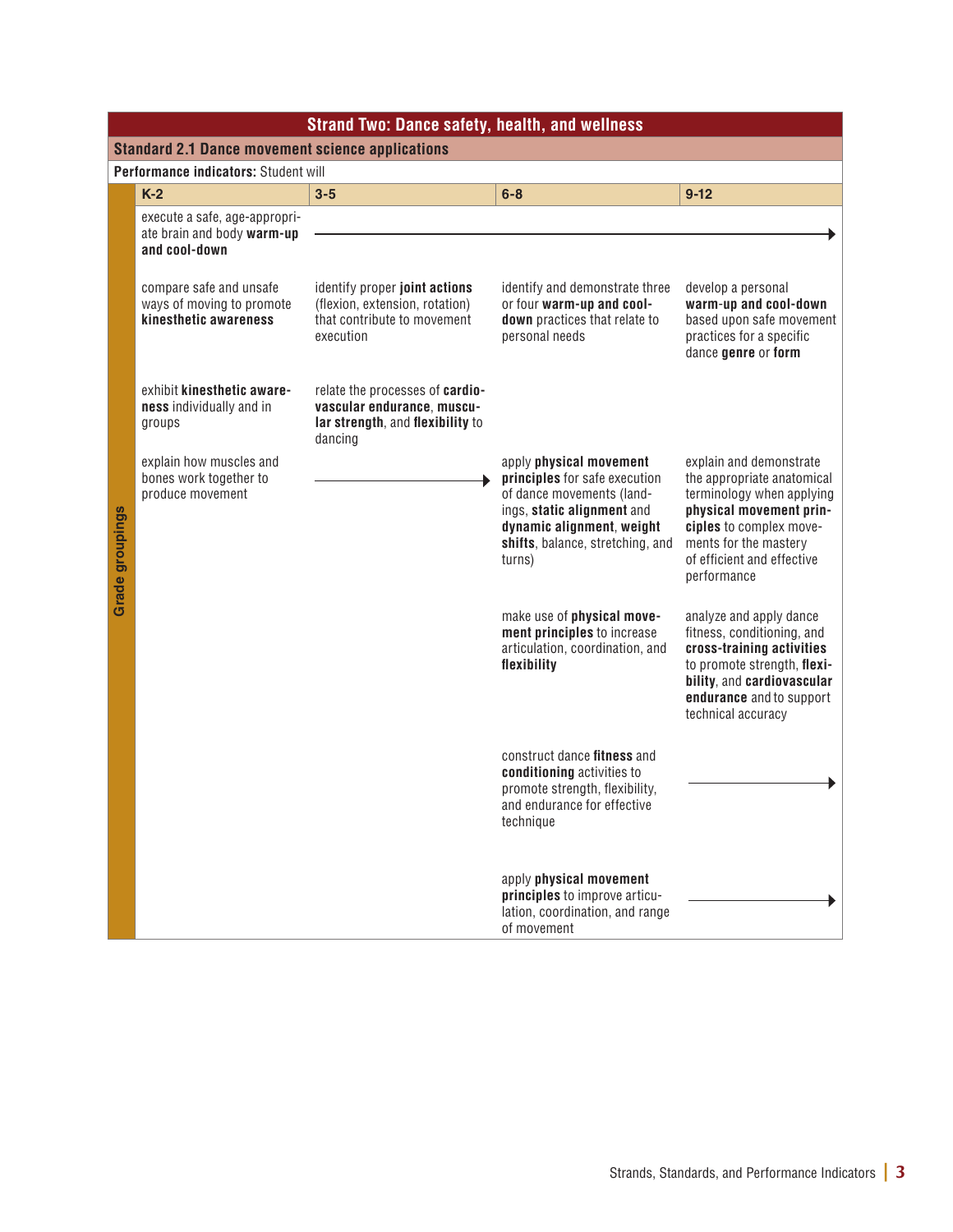|                        | <b>Strand Two: Dance safety, health, and wellness</b>                                                                                       |                                                                                                                   |                                                                                                                                           |                                                                                                                                                     |  |  |
|------------------------|---------------------------------------------------------------------------------------------------------------------------------------------|-------------------------------------------------------------------------------------------------------------------|-------------------------------------------------------------------------------------------------------------------------------------------|-----------------------------------------------------------------------------------------------------------------------------------------------------|--|--|
|                        | <b>Standard 2.2 Dance health and safety practices</b>                                                                                       |                                                                                                                   |                                                                                                                                           |                                                                                                                                                     |  |  |
|                        | Performance indicators: Student will                                                                                                        |                                                                                                                   |                                                                                                                                           |                                                                                                                                                     |  |  |
|                        | $K-2$                                                                                                                                       | $3 - 5$                                                                                                           | $6 - 8$                                                                                                                                   | $9 - 12$                                                                                                                                            |  |  |
|                        | identify aspects of a healthy<br>lifestyle that support a dancer<br>(sleep, nutrition, and rest)                                            | interpret personal<br>choices for a healthy<br>lifestyle that relates to<br>dance                                 | develop healthy lifestyle goals<br>to support a lifetime ability to<br>dance                                                              | compile research on a personal<br>health concern or a dance-<br>related injury to support a healthy<br>lifestyle and a lifetime ability to<br>dance |  |  |
|                        | recall safe practices (dance<br>attire and dance etiquette) as<br>a dancer                                                                  | demonstrate safe<br>practices (dance attire,<br>dance etiquette, and<br>dance surfaces) in<br>dance surroundings  | adapt safe dance practices<br>(dance attire, dance etiquette,<br>and dance surfaces) in a<br>variety of indoor or outdoor<br>environments | implement safe dance practices<br>consistently in any dance envi-<br>ronment                                                                        |  |  |
| <b>Grade groupings</b> | apply respectful listening<br>skills, classroom rules and<br>movement directions, and<br>behaviors as a performer and<br>an audience member | relate how muscular<br>strength, flexibility,<br>and cardiovascular<br>endurance training<br>prevent dance injury | examine the effects of<br>substance abuse on personal<br>health, decision-making, and<br>physical performance                             | interpret the effects of dance and<br>regular physical activity on the<br>efficiency of the heart, lungs, and<br>muscular systems                   |  |  |
|                        | explain how nutritional food<br>choices contribute to develop-<br>ing movement efficiency                                                   | identify the relationship<br>between optimal body<br>function and a healthy<br>eating plan                        |                                                                                                                                           |                                                                                                                                                     |  |  |
|                        |                                                                                                                                             |                                                                                                                   | explain how to prevent dance<br>injuries while performing<br>complex dance movements                                                      | design a comprehensive dance<br>fitness program to achieve injury<br>prevention and overall condition-<br>ing goals                                 |  |  |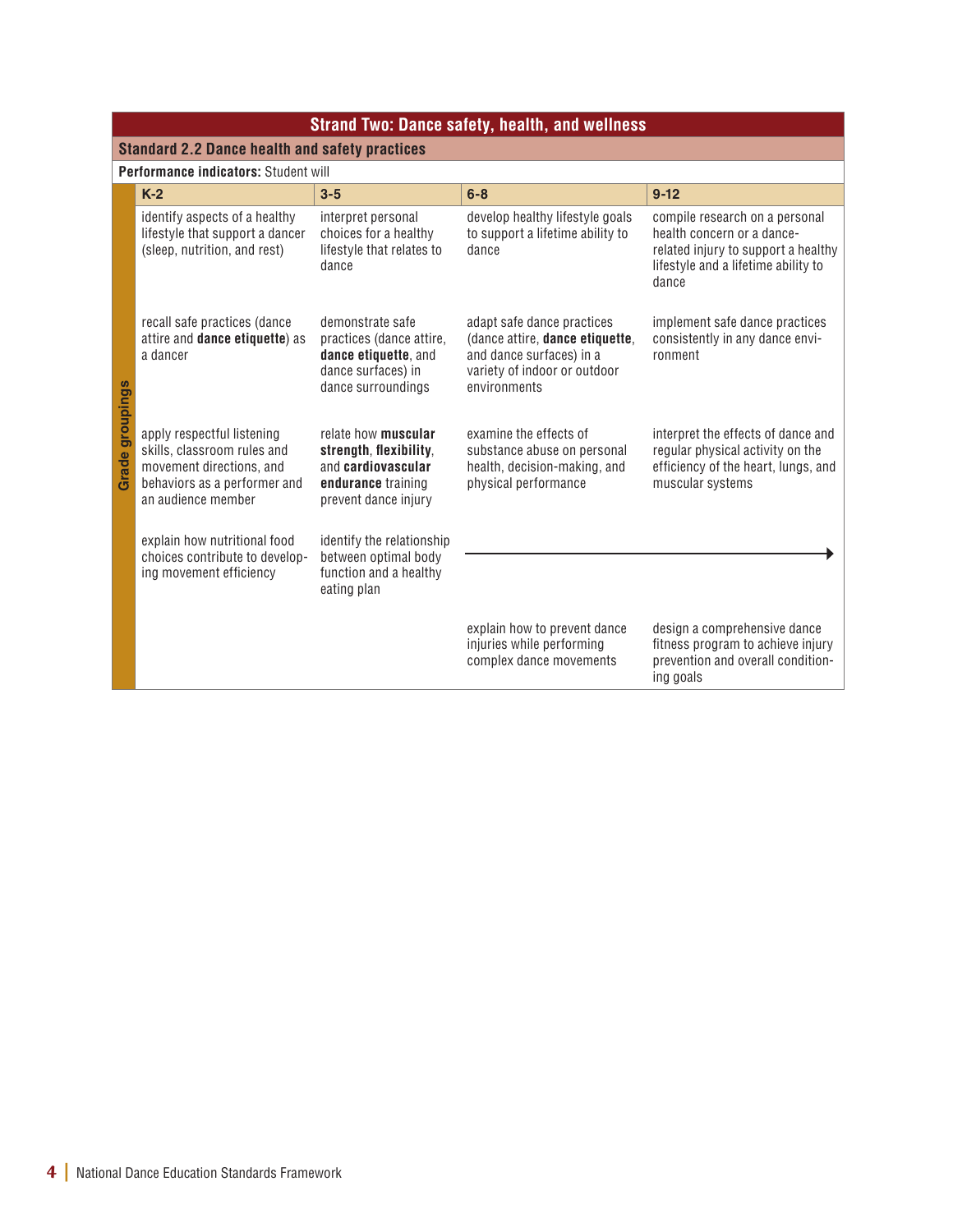|                 | <b>Strand Two: Dance safety, health, and wellness</b>                                                   |                                                                                                                                   |                                                                                                                           |                                                                                                                                                                                        |  |  |  |
|-----------------|---------------------------------------------------------------------------------------------------------|-----------------------------------------------------------------------------------------------------------------------------------|---------------------------------------------------------------------------------------------------------------------------|----------------------------------------------------------------------------------------------------------------------------------------------------------------------------------------|--|--|--|
|                 | <b>Standard 2.3 Dance wellness values</b>                                                               |                                                                                                                                   |                                                                                                                           |                                                                                                                                                                                        |  |  |  |
|                 | Performance indicators: Student will                                                                    |                                                                                                                                   |                                                                                                                           |                                                                                                                                                                                        |  |  |  |
|                 | $K-2$                                                                                                   | $3 - 5$                                                                                                                           | $6 - 8$                                                                                                                   | $9 - 12$                                                                                                                                                                               |  |  |  |
|                 | explain the aspects of well-<br>ness to achieve a person's<br>best movement performance                 | identify aspects of well-<br>ness related to personal<br>needs in dance                                                           | identify and implement dance<br>wellness aspects by setting<br>personal short-term goals to<br>satisfy dance requirements | construct and implement a dance<br>wellness program by setting<br>short- and long-term goals                                                                                           |  |  |  |
|                 | apply (body-mind) somatic<br>practices in dance                                                         |                                                                                                                                   |                                                                                                                           |                                                                                                                                                                                        |  |  |  |
| Grade groupings | experiment and describe the<br>immediate effect of dance<br>movement on the heart and<br>breathing rate | achieve positive phys-<br>ical, emotional, social,<br>intellectual, and spiritual<br>wellness through dance                       |                                                                                                                           |                                                                                                                                                                                        |  |  |  |
|                 | develop an appreciation for<br>the talent and ability of self<br>and others                             | collaborate and respect<br>individual differences<br>in dance decision-mak-<br>ing while listening and<br>sharing in small groups | assess the relationship<br>between food, exercise,<br>self-image, and physical per-<br>formance                           |                                                                                                                                                                                        |  |  |  |
|                 |                                                                                                         |                                                                                                                                   | demonstrate the ability to con-<br>tribute constructively and work<br>cooperatively while creating a<br>group composition | exhibit and influence peers by<br>demonstrating positive commit-<br>ment, respect, and leadership<br>when working toward group<br>goals, and on projects and<br>ensemble collaboration |  |  |  |
|                 |                                                                                                         |                                                                                                                                   | know the difference between<br>positive and negative body<br>image                                                        |                                                                                                                                                                                        |  |  |  |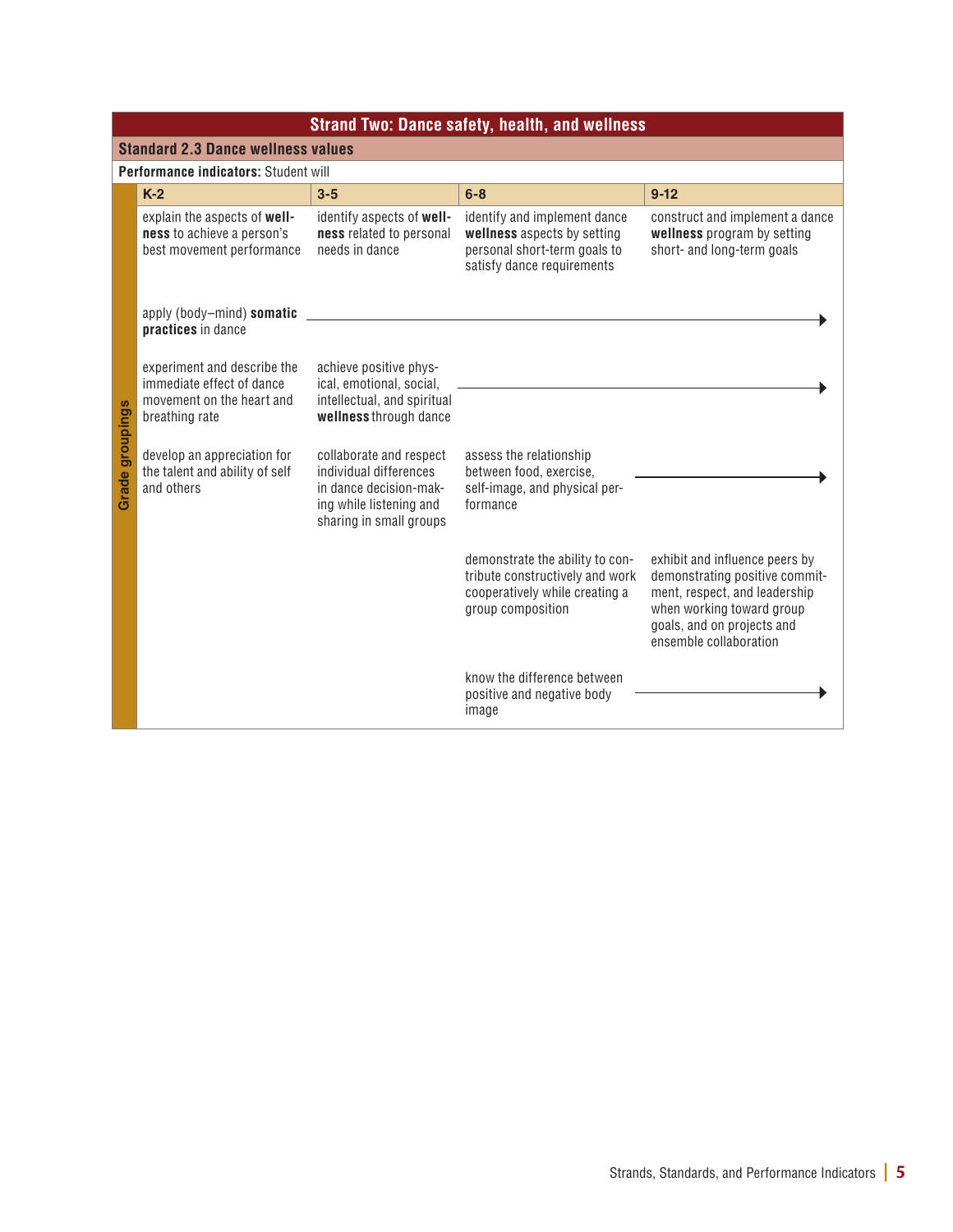|                 | <b>Strand Three: Creative and artistic communication in dance</b>                        |                                                                                                                                                                   |                                                                                                                                                   |                                                                                                                                 |  |  |
|-----------------|------------------------------------------------------------------------------------------|-------------------------------------------------------------------------------------------------------------------------------------------------------------------|---------------------------------------------------------------------------------------------------------------------------------------------------|---------------------------------------------------------------------------------------------------------------------------------|--|--|
|                 | Standard 3.1 Creativity and critical thinking in dance                                   |                                                                                                                                                                   |                                                                                                                                                   |                                                                                                                                 |  |  |
|                 | Performance indicators: Student will                                                     |                                                                                                                                                                   |                                                                                                                                                   |                                                                                                                                 |  |  |
|                 | $K-2$                                                                                    | $3 - 5$                                                                                                                                                           | $6 - 8$                                                                                                                                           | $9-12$                                                                                                                          |  |  |
|                 | relate nonmoving and<br>moving shapes to specific<br>ideas                               | experiment with nonlo-<br>comotor movements or<br>locomotor movements.<br>applying changes in space,<br>time, shape, and movement<br>quality to construct meaning | construct an original dance<br>applying changes in space,<br>time, shape, and movement<br>quality to interpret ideas and<br>emotions, then revise | experiment and justify move-<br>ment choices as a group to<br>design, extend, and revise<br>a complex, fully developed<br>dance |  |  |
| Grade groupings | illustrate meanings or <b>emo-</b><br>tions through movement<br>exploration              | rephrase a familiar idea or<br>emotion to create a new or<br>novel way of moving                                                                                  |                                                                                                                                                   |                                                                                                                                 |  |  |
|                 | exhibit movement ideas<br>based on observation,<br>memory, and imagination of<br>a story | discover original movement<br>to solve a selected dance<br>problem with multiple<br>solutions                                                                     | create group or solo dance<br>study that will communicate<br>a theme based on current<br>events, social issues, or<br>personal experiences        | examine motives and emo-<br>tions in relationships to self<br>and others to develop a solo<br>work that is self-reflective      |  |  |
|                 | experiment with movement<br>sequences to communicate<br>a theme                          | experiment and develop<br>selected movement images<br>found in the environment of<br>everyday life (sports, nature,<br>architecture) into a dance                 |                                                                                                                                                   |                                                                                                                                 |  |  |
|                 | create movement inspired<br>by music selections                                          | select, combine, and develop<br>an improvisational structure<br>to communicate the intention<br>of an idea                                                        |                                                                                                                                                   |                                                                                                                                 |  |  |
|                 |                                                                                          |                                                                                                                                                                   | develop a motif based on<br>an idea, emotion, or other<br>academic curriculum (science,<br>English, math) into a dance<br>study                   | compose a dance study<br>of movement sequences<br>derived from participation<br>in contact improvisation<br>structures          |  |  |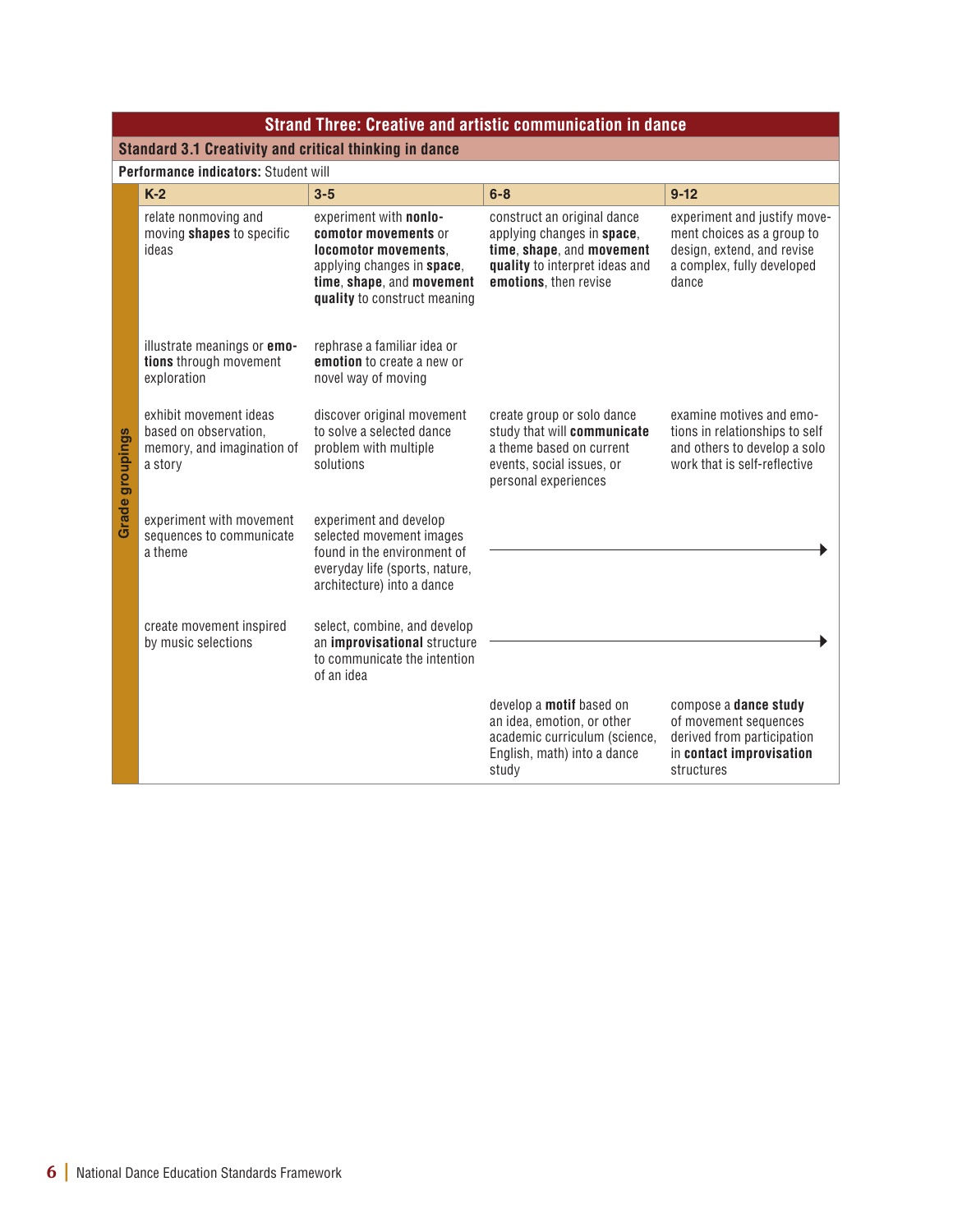|                 | <b>Strand Three: Creative and artistic communication in dance</b>                                   |                                                                                                                                              |                                                                                                                        |                                                                                                                                                          |  |  |  |
|-----------------|-----------------------------------------------------------------------------------------------------|----------------------------------------------------------------------------------------------------------------------------------------------|------------------------------------------------------------------------------------------------------------------------|----------------------------------------------------------------------------------------------------------------------------------------------------------|--|--|--|
|                 | Standard 3.2 Artistic development of expression in dance                                            |                                                                                                                                              |                                                                                                                        |                                                                                                                                                          |  |  |  |
|                 | Performance indicators: Student will                                                                |                                                                                                                                              |                                                                                                                        |                                                                                                                                                          |  |  |  |
|                 | $K-2$                                                                                               | $3 - 5$                                                                                                                                      | $6 - 8$                                                                                                                | $9 - 12$                                                                                                                                                 |  |  |  |
|                 | develop movement con-<br>fidence and expression in<br>dancing                                       |                                                                                                                                              | make use of kinesthetic,<br>cognitive, musical, and artistic<br>expression to interpret dance                          |                                                                                                                                                          |  |  |  |
| Grade groupings | experiment with two<br>elements of dance with<br>emphasis on focus, expres-<br>sion, and confidence | perform with emphasis<br>on focus, expression, and<br>confidence                                                                             | modify literal movement to an<br>abstract version expressing<br>the essence of an idea or<br>theme                     | relate to the audience<br>through intricate body posi-<br>tioning, gesture, and facial<br>expression                                                     |  |  |  |
|                 | perform with a group in<br>informal settings                                                        | translate an idea, concept,<br>or theme into meaning<br>expressed through move-<br>ment                                                      | discover and generate move-<br>ment through improvisation<br>for artistic expression                                   | demonstrate an under-<br>standing of the idea, theme,<br>concept, or unique experi-<br>ence that the dance work<br>intends to convey                     |  |  |  |
|                 | experiment with an idea or<br>emotion that can be devel-<br>oped into a short dance                 | compare how expression<br>in dance transforms in an<br>informal setting to a formal<br>setting                                               | demonstrate collaboration and<br>cooperation when working<br>respectfully with others to<br>develop ensemble awareness | perform increasingly<br>complex, risk-taking, and<br>challenging artistic dance<br>works with stylistic differ-<br>ences in a variety of dance<br>genres |  |  |  |
|                 |                                                                                                     | examine and apply a variety<br>of energy efforts or move-<br>ment qualities to movement<br>sequences for interpretation<br>of specific ideas |                                                                                                                        | analyze a variety of accom-<br>paniments (sound, music,<br>spoken text, silence) to<br>change the artistic intent of<br>the movement and dance           |  |  |  |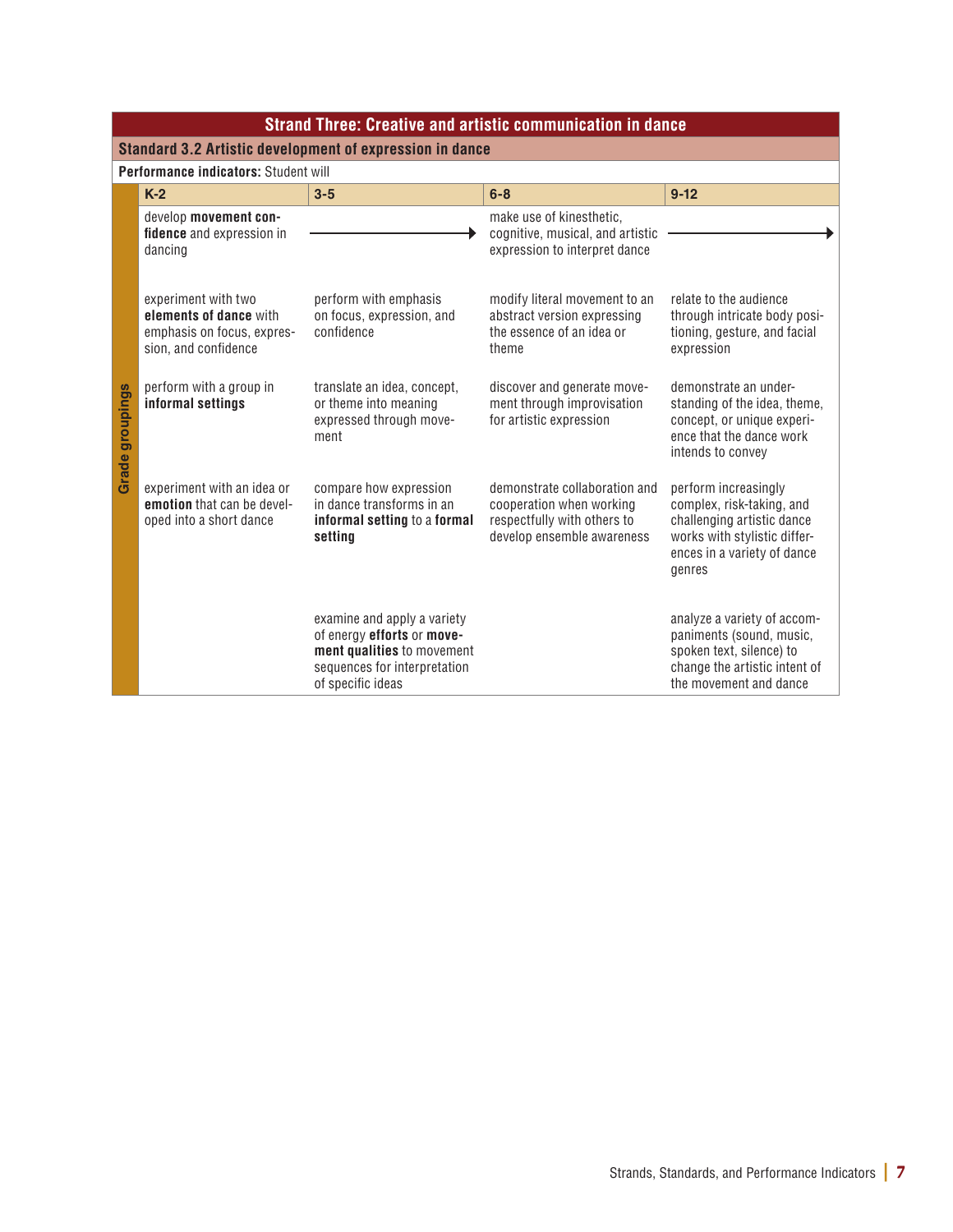|                        | <b>Strand Three: Creative and artistic communication in dance</b>                                                          |                                                                                                 |                                                                                                                          |                                                                                                                                                                                  |  |
|------------------------|----------------------------------------------------------------------------------------------------------------------------|-------------------------------------------------------------------------------------------------|--------------------------------------------------------------------------------------------------------------------------|----------------------------------------------------------------------------------------------------------------------------------------------------------------------------------|--|
|                        | <b>Standard 3.3 Artistic evaluation of dance</b>                                                                           |                                                                                                 |                                                                                                                          |                                                                                                                                                                                  |  |
|                        | <b>Performance indicators: Student will</b>                                                                                |                                                                                                 |                                                                                                                          |                                                                                                                                                                                  |  |
|                        | $K-2$                                                                                                                      | $3 - 5$                                                                                         | $6 - 8$                                                                                                                  | $9 - 12$                                                                                                                                                                         |  |
|                        | apply feedback to improve<br>dance performance<br>artistry                                                                 | make use of constructive<br>feedback to produce dances<br>that achieve artistic expres-<br>sion | apply a set of artistic criteria<br>in the evaluation of self and<br>peer work                                           | express (verbally or written)<br>the ideas culminating in the<br>intention of the dance                                                                                          |  |
| <b>Grade groupings</b> | share ideas and preferences<br>about dances observed and<br>tell how dance communi-<br>cates a story or conveys<br>meaning | discuss how the elements<br>of dance contribute to the<br>meaning of a dance                    | interpret a dance work to<br>decode the meaning of the<br>work and the intent of the<br>choreographer                    | explain a dance work and<br>judge its artistic value based<br>upon personal opinion and<br>critical reviews                                                                      |  |
|                        | share preferences for a<br>dance observed and con-<br>sider choices made by their<br>peers                                 | identify and discuss simi-<br>larities and differences of<br>viewed dances                      | formulate and answer artistic<br>questions about dance in<br>physical, perceptual, concep-<br>tual, and qualitative ways | interpret and summarize an<br>artistic statement of a master<br>choreographer                                                                                                    |  |
|                        |                                                                                                                            |                                                                                                 | identify and develop criteria<br>for evaluating different forms<br>of dance                                              | compare and evaluate artistic<br>criteria of self and peer<br>choreography (e.g., skill<br>of performers, originality,<br>visual and emotional impact,<br>variety, and contrast) |  |
|                        |                                                                                                                            |                                                                                                 | evaluate dance works by<br>master choreographers,<br>looking at the artistic values<br>of each work                      |                                                                                                                                                                                  |  |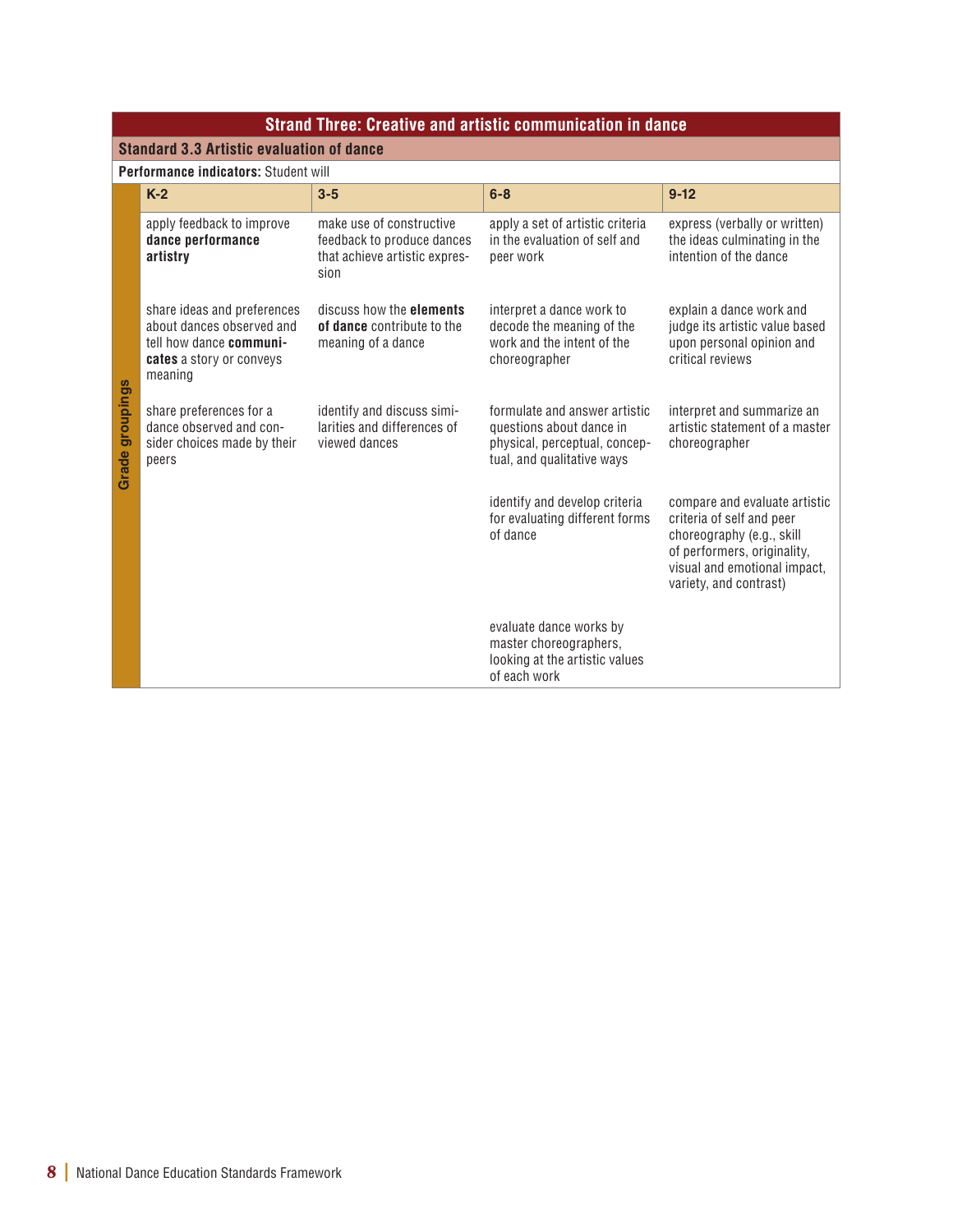|                           | <b>Strand Four: Choreography, performance, and production</b>                                                                              |                                                                                                                      |                                                                                                                                                                                           |                                                                                                                                                    |  |  |
|---------------------------|--------------------------------------------------------------------------------------------------------------------------------------------|----------------------------------------------------------------------------------------------------------------------|-------------------------------------------------------------------------------------------------------------------------------------------------------------------------------------------|----------------------------------------------------------------------------------------------------------------------------------------------------|--|--|
|                           | Standard 4.1 Choreographic design, principles, and structures                                                                              |                                                                                                                      |                                                                                                                                                                                           |                                                                                                                                                    |  |  |
|                           | Performance indicators: Student will                                                                                                       |                                                                                                                      |                                                                                                                                                                                           |                                                                                                                                                    |  |  |
|                           | $K-2$                                                                                                                                      | $3 - 5$                                                                                                              | $6 - 8$                                                                                                                                                                                   | $9 - 12$                                                                                                                                           |  |  |
| groupings<br><b>Grade</b> | replicate a series of move-<br>ment sentences and then<br>change elements of dance                                                         | apply movement qualities<br>to a series of movement<br>sequences                                                     | construct and perform dance<br>studies to complex rhythms<br>and musical forms (theme and<br>variation, rondo, and canon) to<br>express connections between the<br>movement and the music | design a complex group<br>dance with a solo to com-<br>municate <b>abstract</b> ideas<br>as a response to a current<br>topic                       |  |  |
|                           | create movement sequences,<br>manipulating different cho-<br>reographic processes (body,<br>shapes, levels, pathways)<br>and music choices | improvise with a partner<br>and create a dance that<br>solves a problem                                              | improvise in a group to create<br>a dance structure to solve a<br>problem                                                                                                                 | compile a group choreo-<br>graphic design to create a<br>dance employing advanced<br>techniques from two<br>dance genres in multiple<br>structures |  |  |
|                           | translate a story into a series<br>of movement sequences and<br>write out the dance using<br>movement vocabulary                           | execute choreographic<br>structures based on<br>simple musical forms (A,<br>B and A, B, A) and identify<br>each part | analyze and report the choreo-<br>graphic design, principles, and<br>structures of an improvisation<br>and choreographed dance                                                            | improvise and justify<br>choices selected to commu-<br>nicate an idea through a<br>dance work                                                      |  |  |
|                           |                                                                                                                                            |                                                                                                                      |                                                                                                                                                                                           | create a site-specific or<br>environmental movement<br>study at a specific location                                                                |  |  |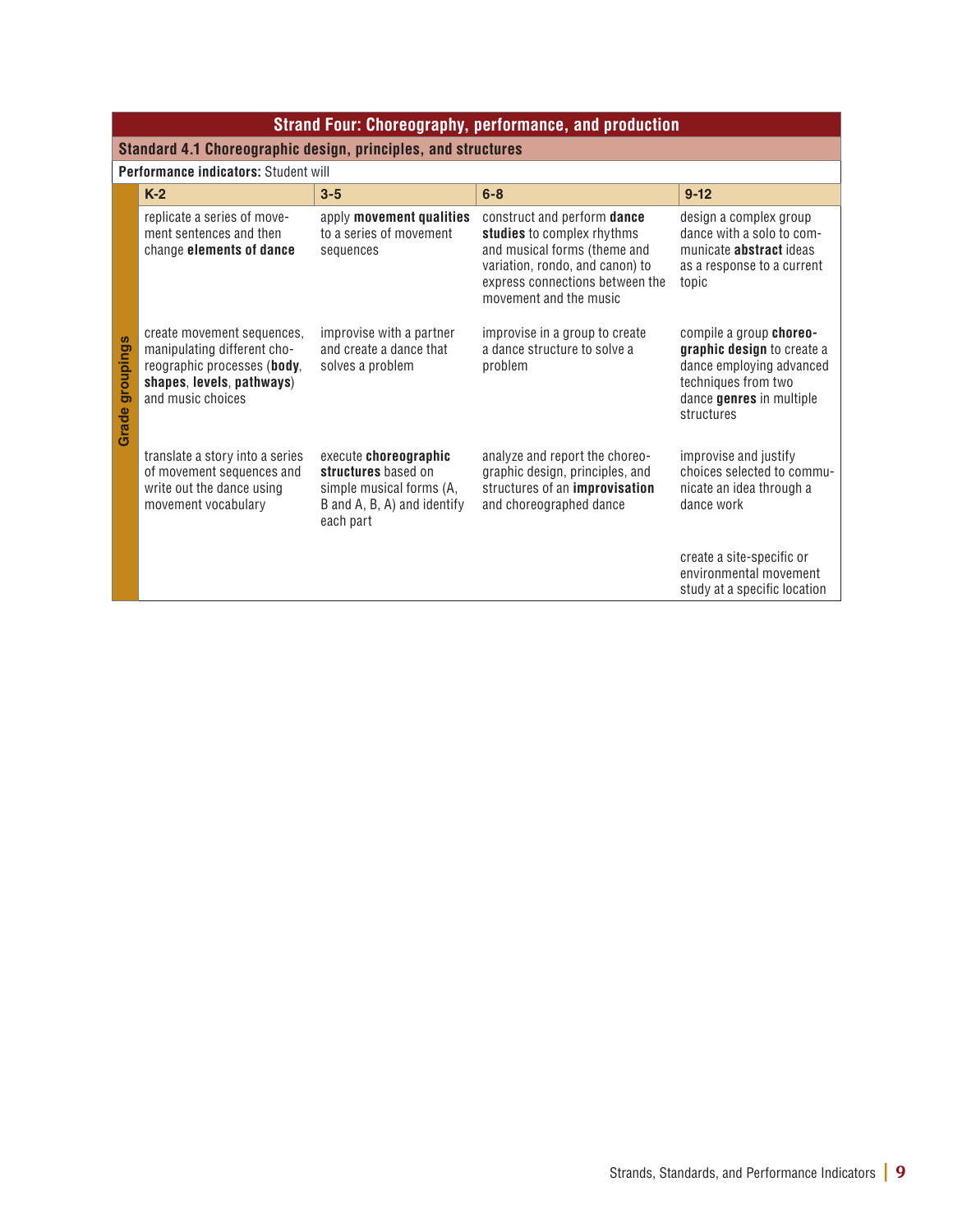|           | <b>Strand Four: Choreography, performance, and production</b>                            |                                                                                                                                            |                                                                                                                                          |                                                                                                                                                                      |  |  |
|-----------|------------------------------------------------------------------------------------------|--------------------------------------------------------------------------------------------------------------------------------------------|------------------------------------------------------------------------------------------------------------------------------------------|----------------------------------------------------------------------------------------------------------------------------------------------------------------------|--|--|
|           | Standard 4.2 Technical proficiency for dance performance artistry                        |                                                                                                                                            |                                                                                                                                          |                                                                                                                                                                      |  |  |
|           | Performance indicators: Student will                                                     |                                                                                                                                            |                                                                                                                                          |                                                                                                                                                                      |  |  |
|           | $K-2$                                                                                    | $3 - 5$                                                                                                                                    | $6 - 8$                                                                                                                                  | $9-12$                                                                                                                                                               |  |  |
|           | consistently recall positions,<br>movements, or steps of a<br>dance form                 | exhibit technical profi-<br>ciency of foundational<br>dance vocabulary in at<br>least two dance genres                                     | examine personal technical skills<br>and apply self-correction in both<br>technical and artistic aspects of<br>performance               |                                                                                                                                                                      |  |  |
| groupings | execute movement to<br>different basic music beats,<br>rhythms, tempos, and<br>qualities | demonstrate movement<br>qualities and transitions<br>within choreography                                                                   | demonstrate rhythmic acuity and<br>sensitivity to movement quali-<br>ties and transitions in dance                                       | translate knowledge of<br>technical skills and artistic<br>interpretation to charac-<br>teristics of various dance<br>genres                                         |  |  |
| Grade     | compare performing in class<br>to performing for an audience                             | model concentration,<br>self-confidence, and com-<br>mitment during rehearsal<br>and performance                                           | develop appropriate performance<br>with internal motivation and con-<br>sistent awareness of movement<br>and relationships within groups |                                                                                                                                                                      |  |  |
|           |                                                                                          | demonstrate music meter<br>and phrasing, rhythmic<br>pattern, and tempo<br>as part of accurately<br>reflecting the intention of<br>a dance | commit to performing to project<br>and communicate the idea to the<br>audience                                                           | distinguish and demon-<br>strate artistic and stylistic<br>characteristics in per-<br>forming dances of several<br>dance genres in different<br>performance settings |  |  |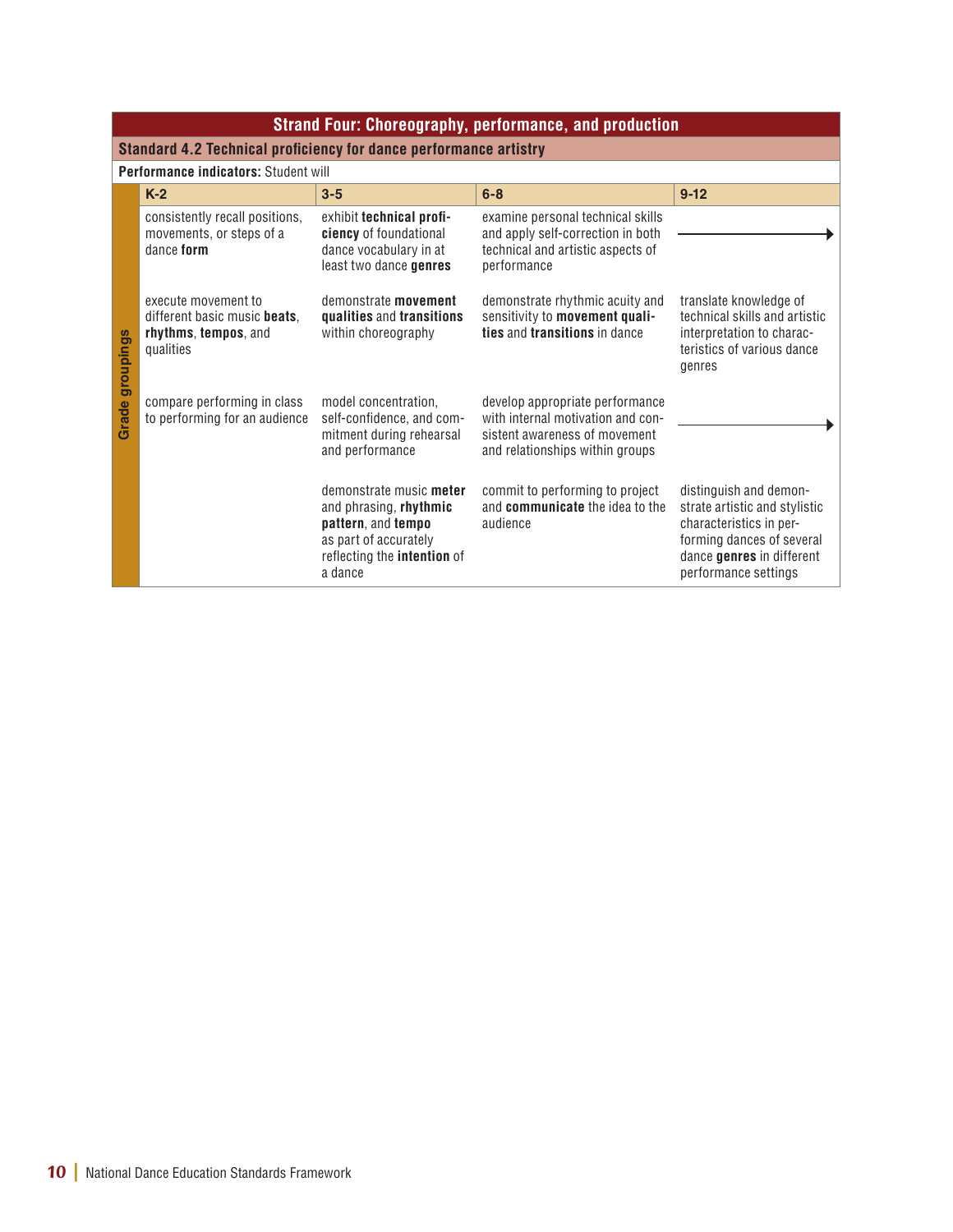|                 | <b>Strand Four: Choreography, performance, and production</b>                                                                                                                                                      |                                                                                                                                                                                             |                                                                                                                          |                                                                                                                                                   |  |
|-----------------|--------------------------------------------------------------------------------------------------------------------------------------------------------------------------------------------------------------------|---------------------------------------------------------------------------------------------------------------------------------------------------------------------------------------------|--------------------------------------------------------------------------------------------------------------------------|---------------------------------------------------------------------------------------------------------------------------------------------------|--|
|                 | <b>Standard 4.3 Dance performance and production</b>                                                                                                                                                               |                                                                                                                                                                                             |                                                                                                                          |                                                                                                                                                   |  |
|                 | Performance indicators: Student will                                                                                                                                                                               |                                                                                                                                                                                             |                                                                                                                          |                                                                                                                                                   |  |
|                 | $K-2$                                                                                                                                                                                                              | $3 - 5$                                                                                                                                                                                     | $6 - 8$                                                                                                                  | $9-12$                                                                                                                                            |  |
|                 | identify appropriate audience<br>etiquette in various informal<br>and formal showings                                                                                                                              | demonstrate appropri-<br>ate etiquette in class,<br>rehearsal, and perfor-<br>mance                                                                                                         | develop a performance attitude<br>toward achieving expectations of<br>roles in rehearsal, performance,<br>and production | practice performance<br>attitude in executing<br>dance roles by applying<br>projection, artistry, expres-<br>sion, and musicality                 |  |
| Grade groupings | recognize dance performance<br>requirements of knowing<br>and executing the dance<br>sequences and exhibiting<br>movement confidence, con-<br>centration, and awareness of<br>other dancers and the dance<br>space |                                                                                                                                                                                             |                                                                                                                          |                                                                                                                                                   |  |
|                 |                                                                                                                                                                                                                    | discuss the roles and<br>responsibilities of front-<br>and backstage positions in<br>a production                                                                                           | value the decisions determined by<br>an adjudication or audition                                                         | evaluate individual<br>perspectives (performer,<br>choreographer, audience<br>member, or critic) that<br>may affect responses to a<br>dance       |  |
|                 |                                                                                                                                                                                                                    | distinguish what is appro-<br>priate dance etiquette<br>for dance, attire, and<br>grooming (hair, makeup,<br>and costuming) for perfor-<br>mance, and develop good<br>habits in these areas | evaluate and respond to self or<br>peer participation in choreogra-<br>phy, performance, and production                  | demonstrate knowledge<br>and application of dance<br>technical production skills<br>necessary to planning<br>and producing a dance<br>performance |  |
|                 |                                                                                                                                                                                                                    |                                                                                                                                                                                             | participate in dance production by<br>working assigned technical crew<br>or production positions                         |                                                                                                                                                   |  |
|                 |                                                                                                                                                                                                                    |                                                                                                                                                                                             |                                                                                                                          | analyze, compare, and<br>report how theatrical<br>components contribute<br>to various dance perfor-<br>mances                                     |  |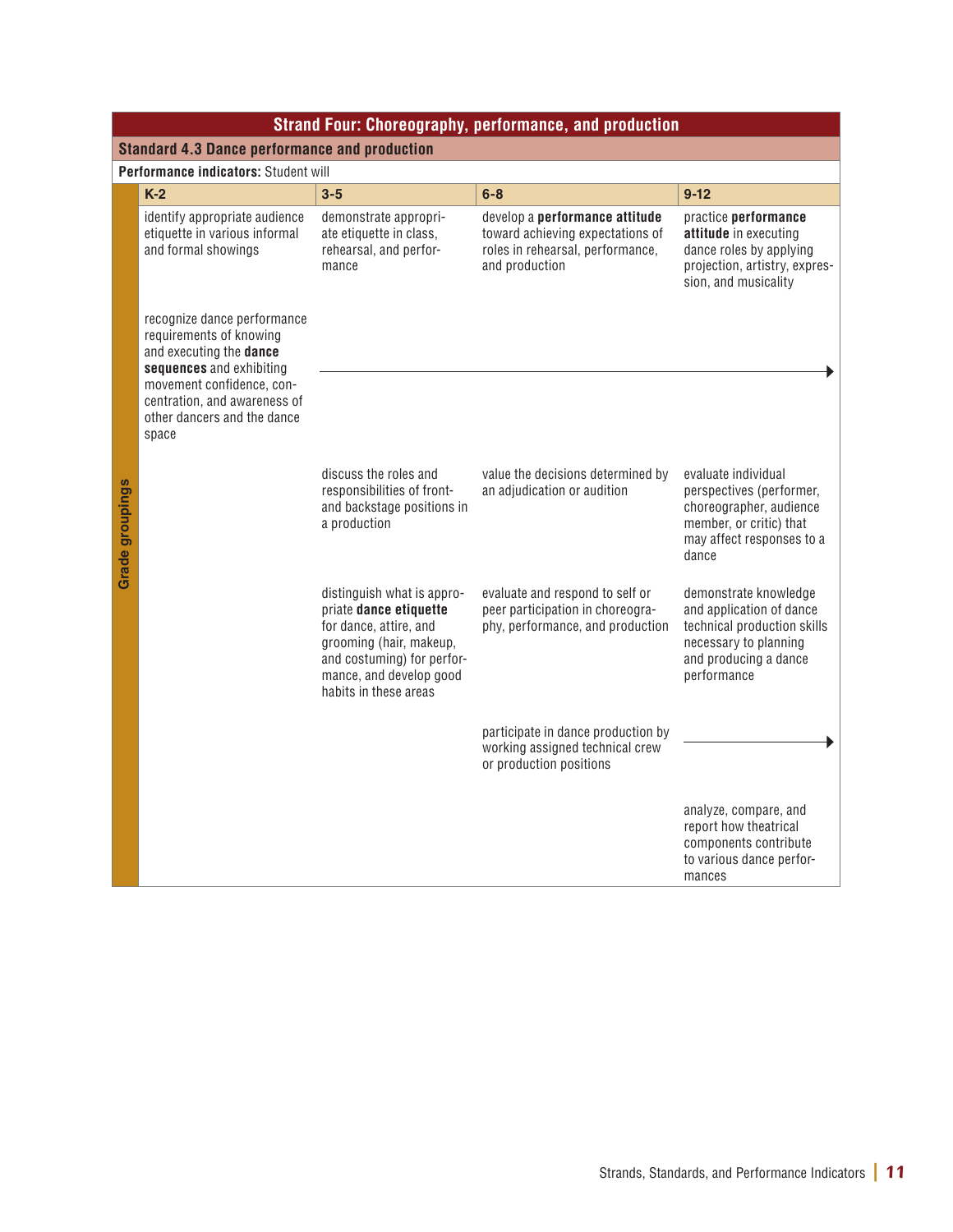|                                                         | <b>Strand Five: Historical, cultural, and social dance</b>                                       |                                                                                                                   |                                                                                                                                                    |                                                                                                                                                                                                                          |  |  |  |
|---------------------------------------------------------|--------------------------------------------------------------------------------------------------|-------------------------------------------------------------------------------------------------------------------|----------------------------------------------------------------------------------------------------------------------------------------------------|--------------------------------------------------------------------------------------------------------------------------------------------------------------------------------------------------------------------------|--|--|--|
| Standard 5.1 Historical dance knowledge and performance |                                                                                                  |                                                                                                                   |                                                                                                                                                    |                                                                                                                                                                                                                          |  |  |  |
|                                                         | Performance indicators: Student will                                                             |                                                                                                                   |                                                                                                                                                    |                                                                                                                                                                                                                          |  |  |  |
|                                                         | $K-2$                                                                                            | $3 - 5$                                                                                                           | $6-8$                                                                                                                                              | $9-12$                                                                                                                                                                                                                   |  |  |  |
|                                                         | name and execute simple<br>dances of different countries<br>from the past to the present         | recall and execute dances<br>(past to present) from<br>different countries                                        | interpret, analyze, and refine<br>dances from at least two historical<br>periods                                                                   | research, learn, and<br>perform at least two<br>multipart historical social<br>dances or two choreo-<br>graphed dance works<br>using appropriate style<br>and context of the histor-<br>ical period                      |  |  |  |
|                                                         | identify and describe the<br>dancers, the dance, and<br>where, when, and why it was<br>performed |                                                                                                                   |                                                                                                                                                    |                                                                                                                                                                                                                          |  |  |  |
|                                                         | perform or view several<br>historical dances; list and<br>discuss reactions to the<br>dances     | discover the background<br>and purpose of selected,<br>viewed, or performed<br>historical dances                  | perform American theatrical dance<br>forms from the 20th and 21st<br>centuries                                                                     |                                                                                                                                                                                                                          |  |  |  |
| <b>Grade groupings</b>                                  |                                                                                                  | identify excerpts from<br>classical ballet and 20th<br>century works (modern<br>dance, ballet, and jazz<br>dance) | research and identify major chore-<br>ographers, dancers, and person-<br>alities who contributed to dance in<br>the 19th, 20th, and 21st centuries | research, critique, and<br>report findings about a<br>historical dance in the<br>context of the period's<br>arts and society                                                                                             |  |  |  |
|                                                         |                                                                                                  |                                                                                                                   | view, compare, contrast, and<br>discuss two dances or chore-<br>ographers' works from different<br>historical periods                              | view, analyze, and defend<br>your judgments of least<br>two choreographers'<br>works from different his-<br>torical periods within the<br>perspective of historical<br>events and society                                |  |  |  |
|                                                         |                                                                                                  |                                                                                                                   |                                                                                                                                                    | analyze significant events<br>or historical figures<br>in the development of<br>dance forms in contexts<br>of social, cultural, and<br>political influence through<br>research, creating a<br>written project with media |  |  |  |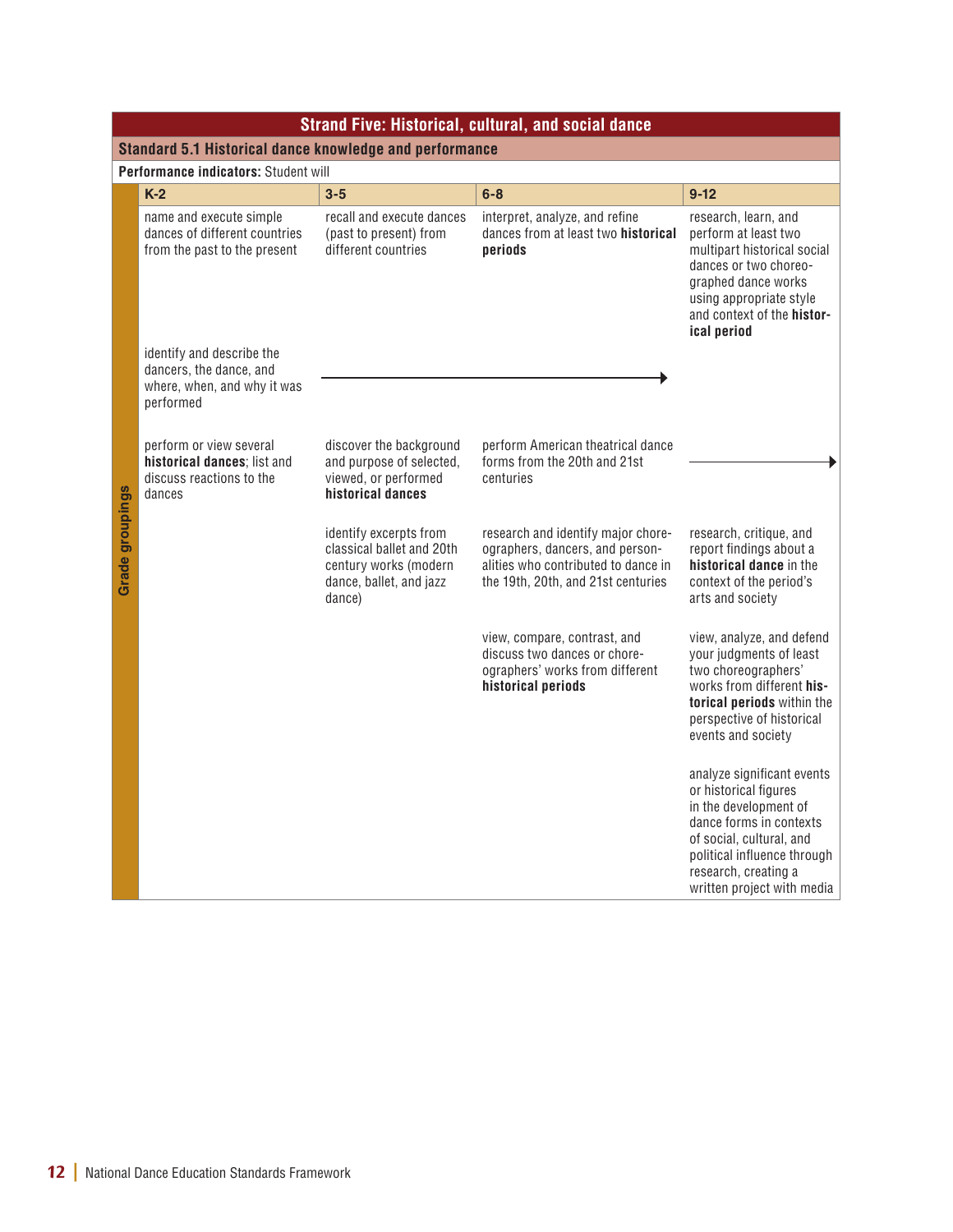| <b>Strand Five: Historical, cultural, and social dance</b>   |                                                                                                   |                                                                                                                                                                                                                                |                                                                                                                                                                              |                                                                                                                                                                                                                                                                                                                                                 |  |
|--------------------------------------------------------------|---------------------------------------------------------------------------------------------------|--------------------------------------------------------------------------------------------------------------------------------------------------------------------------------------------------------------------------------|------------------------------------------------------------------------------------------------------------------------------------------------------------------------------|-------------------------------------------------------------------------------------------------------------------------------------------------------------------------------------------------------------------------------------------------------------------------------------------------------------------------------------------------|--|
| <b>Standard 5.2 Cultural dance knowledge and performance</b> |                                                                                                   |                                                                                                                                                                                                                                |                                                                                                                                                                              |                                                                                                                                                                                                                                                                                                                                                 |  |
|                                                              | Performance indicators: Student will                                                              |                                                                                                                                                                                                                                |                                                                                                                                                                              |                                                                                                                                                                                                                                                                                                                                                 |  |
|                                                              | $K-2$                                                                                             | $3 - 5$                                                                                                                                                                                                                        | $6 - 8$                                                                                                                                                                      | $9 - 12$                                                                                                                                                                                                                                                                                                                                        |  |
| <b>Grade groupings</b>                                       | name and execute simple<br>cultural dances performed<br>at special events locally and<br>globally | recall and execute dances<br>from two different<br>cultures or various local<br>cultural communities                                                                                                                           | perform American heritage dances<br>such as folk, square, contra, and<br>line dances                                                                                         | restage or reconstruct<br>and perform with accu-<br>racy several multipart<br>cultural dances (to<br>authentic accompani-<br>ment) from different<br>geographic regions                                                                                                                                                                         |  |
|                                                              | identify and explain facts<br>about a cultural dance                                              | create a dance and select<br>appropriate music that<br>represents a specific<br>cultural heritage                                                                                                                              | interpret, refine, and describe<br>several cultural dance character-<br>istics (movements, styles, and for-<br>mations) in the context of cultural<br>traditions and society |                                                                                                                                                                                                                                                                                                                                                 |  |
|                                                              | compare cultural dance<br>similarities and differences<br>by describing the dances and<br>music   | identify a cultural<br>dance and explain its<br>background information<br>(geography and climate of<br>the country of the dance)                                                                                               | research and summarize traditions<br>of cultural dances from local and<br>global community events                                                                            | research, critique, and<br>report findings about<br>two multipart diverse<br>cultural dances from<br>different regions;<br>examine their origins;<br>describe the dancer's<br>posture, movements,<br>gestures, qualities, and<br>rhythms; connect them to<br>cultural traditions, social,<br>cultural, and political<br>influences of the times |  |
|                                                              | explain the meaning of a cul-<br>tural dance that tells a story                                   | compare and contrast<br>two cultural dances:<br>describe the dancers.<br>their attire, the dance,<br>the setting, the event,<br>the music or accompani-<br>ment, and other details<br>of the dancer, dance, and<br>performance |                                                                                                                                                                              |                                                                                                                                                                                                                                                                                                                                                 |  |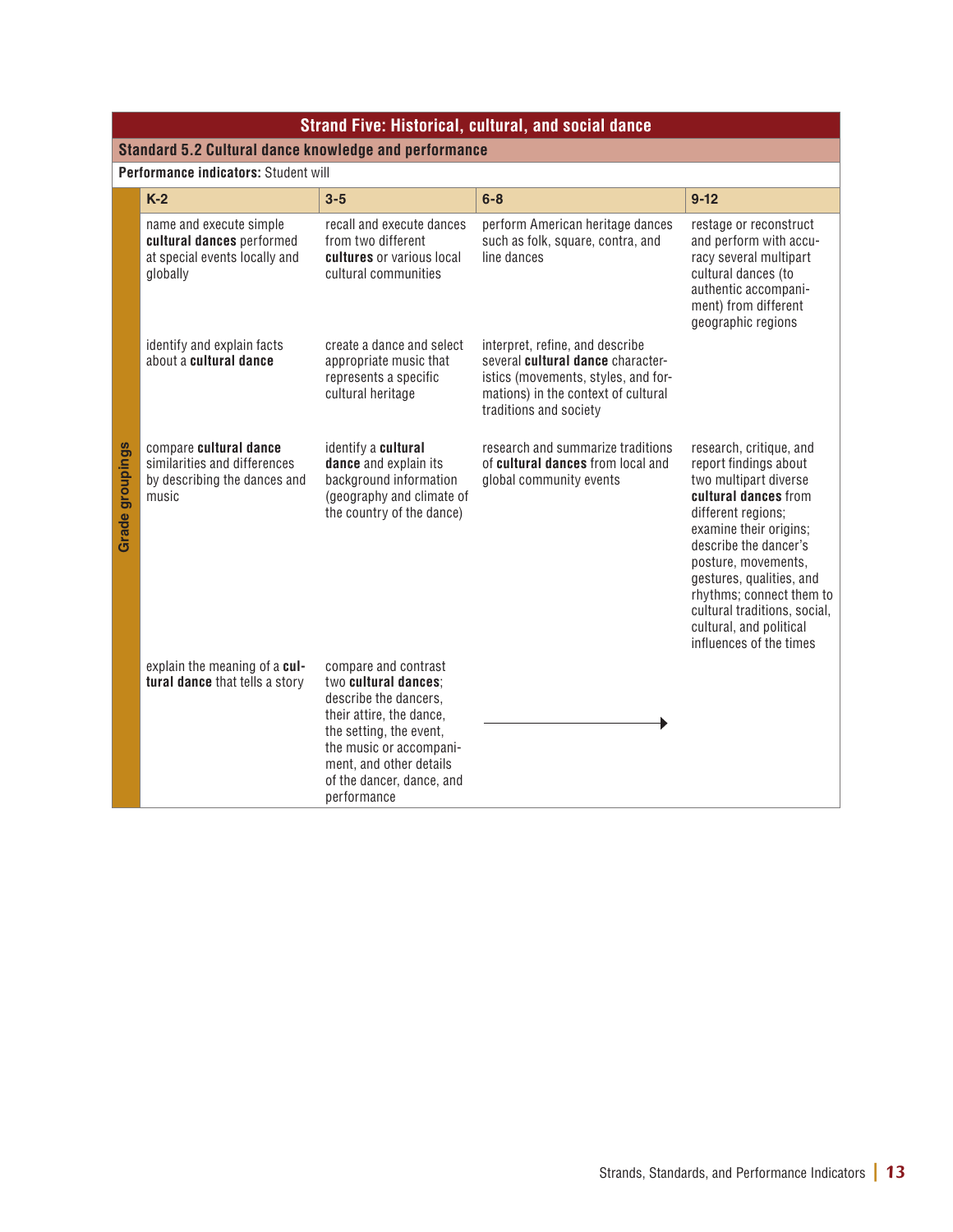| <b>Strand Five: Historical, cultural, and social dance</b> |                                                                                                                       |                                                                                                                                                         |                                                                                                                                                                                                                             |                                                                                                                                                                                                                                      |  |
|------------------------------------------------------------|-----------------------------------------------------------------------------------------------------------------------|---------------------------------------------------------------------------------------------------------------------------------------------------------|-----------------------------------------------------------------------------------------------------------------------------------------------------------------------------------------------------------------------------|--------------------------------------------------------------------------------------------------------------------------------------------------------------------------------------------------------------------------------------|--|
|                                                            | <b>Standard 5.3 Social dance knowledge and performance</b>                                                            |                                                                                                                                                         |                                                                                                                                                                                                                             |                                                                                                                                                                                                                                      |  |
|                                                            | Performance indicators: Student will                                                                                  |                                                                                                                                                         |                                                                                                                                                                                                                             |                                                                                                                                                                                                                                      |  |
|                                                            | $K-2$                                                                                                                 | $3 - 5$                                                                                                                                                 | $6 - 8$                                                                                                                                                                                                                     | $9 - 12$                                                                                                                                                                                                                             |  |
|                                                            | name and execute simple<br>social, folk, and popular<br>dances of different countries<br>from the past to the present |                                                                                                                                                         | execute several social, folk, or<br>popular dances from different<br>countries with a partner or in a<br>group; determine similar and differ-<br>ent characteristics of each dance,<br>its steps, and styles of performance | master performance and<br>styling for presentation<br>of several historical to<br>contemporary social<br>dances from dance cul-<br>tures and countries                                                                               |  |
| groupings<br>Grade                                         | identify and explain the<br>background of the dance,<br>who danced, and the purpose<br>of the dance                   | identify and execute<br>several social, folk, or<br>popular dances from<br>different countries and<br>historical periods                                | perform, analyze, and make an<br>appraisal of popular or social<br><b>dances</b> that celebrate an event or<br>reflect social issues or society in a<br>specific historical period                                          | determine characteristics<br>and qualities of selected<br>social, folk, or current<br>popular dances to arts<br>and society of the times                                                                                             |  |
|                                                            |                                                                                                                       | examine and compare<br>several social dances,<br>their music, and their<br>relationship to society<br>and arts at the time of<br>their origin and today | explain how social dances are<br>different from theatrical dances                                                                                                                                                           | research and use media<br>and <b>technology</b> to<br>critically analyze at least<br>three selected histori-<br>cal and contemporary<br>popular social dances<br>in the context of society<br>and the times, and<br>present a report |  |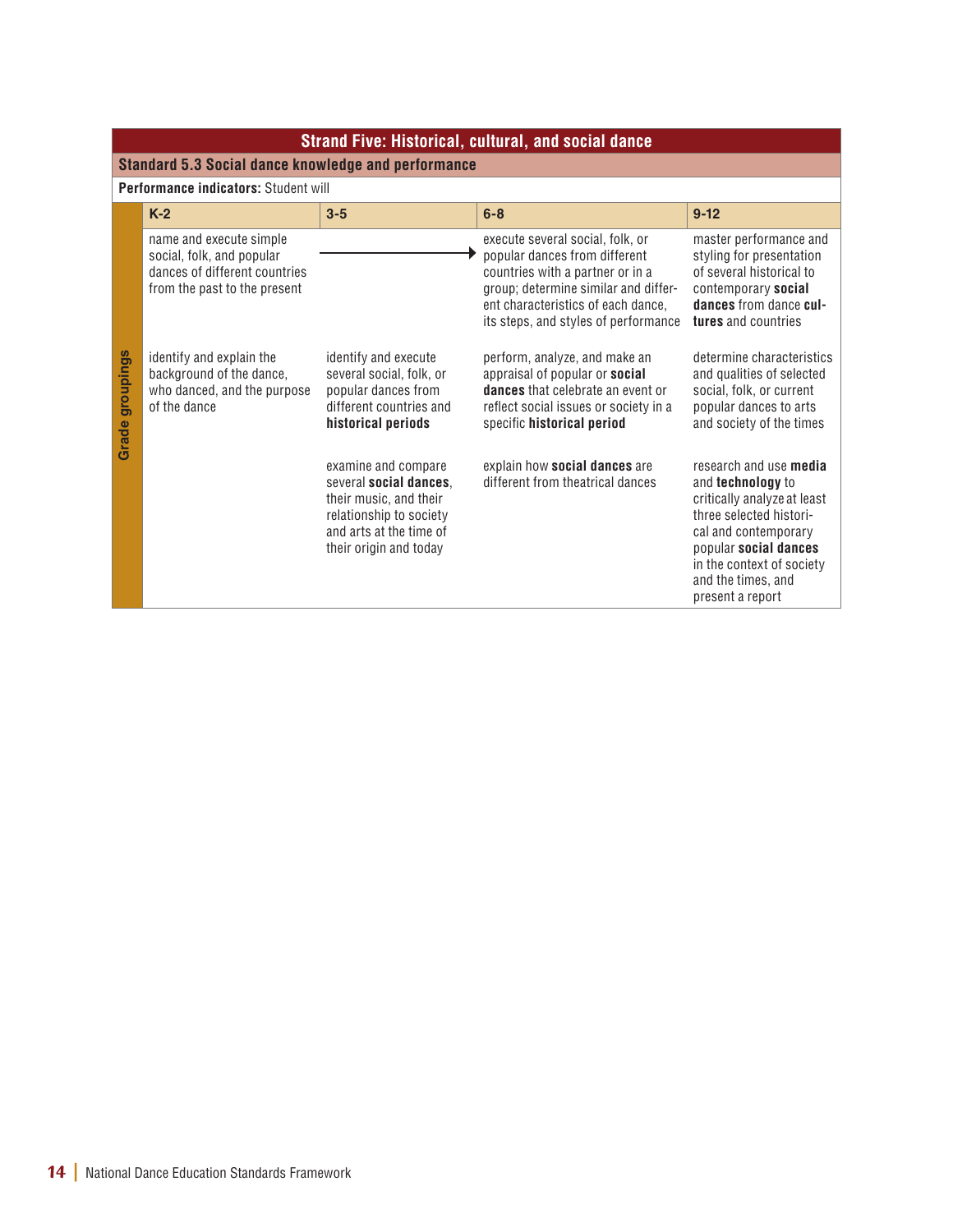| <b>Standard 6.1 Dance literacy for interrelated arts learning</b><br>Performance indicators: Student will<br>$K-2$<br>recall and execute to music<br>rhythmic songs and simple<br>dances; describe spacial<br>designs and <b>pathways</b> , then<br>share and respond to others'<br>dance descriptions<br>view a live or video dance<br>performance, explain the<br>dance story or theme, and<br>relate the music and cos- | $3 - 5$<br>select and translate a<br>visual image or dramatic<br>theme to create a dance<br>with accompaniment<br>view at least two different<br>dance works, live or | $6 - 8$<br>execute two or more multipart<br>dances or create a series of<br>movement studies from different<br>dance genres and choreographic<br>structures; select different styles<br>of music for expressing the idea,<br>theme, or emotions of the dance<br>record and report with technol- | $9 - 12$<br>create, revise, and<br>perform dances based<br>upon extensive use<br>of dance vocabulary<br>and choreographic<br>structures, expanded<br>interrelated arts ideas,<br>or themes                                                                                                                                                                                                                                                                                                                             |
|----------------------------------------------------------------------------------------------------------------------------------------------------------------------------------------------------------------------------------------------------------------------------------------------------------------------------------------------------------------------------------------------------------------------------|-----------------------------------------------------------------------------------------------------------------------------------------------------------------------|-------------------------------------------------------------------------------------------------------------------------------------------------------------------------------------------------------------------------------------------------------------------------------------------------|------------------------------------------------------------------------------------------------------------------------------------------------------------------------------------------------------------------------------------------------------------------------------------------------------------------------------------------------------------------------------------------------------------------------------------------------------------------------------------------------------------------------|
|                                                                                                                                                                                                                                                                                                                                                                                                                            |                                                                                                                                                                       |                                                                                                                                                                                                                                                                                                 |                                                                                                                                                                                                                                                                                                                                                                                                                                                                                                                        |
|                                                                                                                                                                                                                                                                                                                                                                                                                            |                                                                                                                                                                       |                                                                                                                                                                                                                                                                                                 |                                                                                                                                                                                                                                                                                                                                                                                                                                                                                                                        |
|                                                                                                                                                                                                                                                                                                                                                                                                                            |                                                                                                                                                                       |                                                                                                                                                                                                                                                                                                 |                                                                                                                                                                                                                                                                                                                                                                                                                                                                                                                        |
|                                                                                                                                                                                                                                                                                                                                                                                                                            |                                                                                                                                                                       |                                                                                                                                                                                                                                                                                                 |                                                                                                                                                                                                                                                                                                                                                                                                                                                                                                                        |
| tumes to the dance                                                                                                                                                                                                                                                                                                                                                                                                         | recorded; describe and<br>present an oral or written<br>summary of the elements<br>of dance, movement<br>qualities, music, story,<br>theme, or visual art<br>images   | ogy and media the learning and<br>rehearsing of a dance; critically<br>analyze and support the inter-<br>related arts choices made for<br>interpretation of the dance                                                                                                                           | research, synthesize, and<br>develop a critical analysis<br>report and media pres-<br>entation of the problem,<br>artistic intent, design,<br>and processes used to<br>create the work                                                                                                                                                                                                                                                                                                                                 |
| describe dance movements<br>in words and relate to visual<br>art images, situations, and<br>emotions from literature                                                                                                                                                                                                                                                                                                       | explore and report on<br>dance and arts presented<br>in different media                                                                                               | categorize and explain similarities<br>and differences among the dance<br>and art examples from different<br>media                                                                                                                                                                              | record and report with<br>technology or media the<br>processes for developing<br>a choreographic work<br>(choreographic intent,<br>dance content, design,<br>music, and production<br>elements selected)<br>analyze and report how<br>various forms of dance<br>media (print, electronic<br>media, film, video, and<br>interactive technology)<br>compare to live perfor-<br>mance<br>select art-specific<br>terminology to describe<br>the artistic or production<br>features (music, sets,<br>lighting, costumes) of |
|                                                                                                                                                                                                                                                                                                                                                                                                                            |                                                                                                                                                                       |                                                                                                                                                                                                                                                                                                 |                                                                                                                                                                                                                                                                                                                                                                                                                                                                                                                        |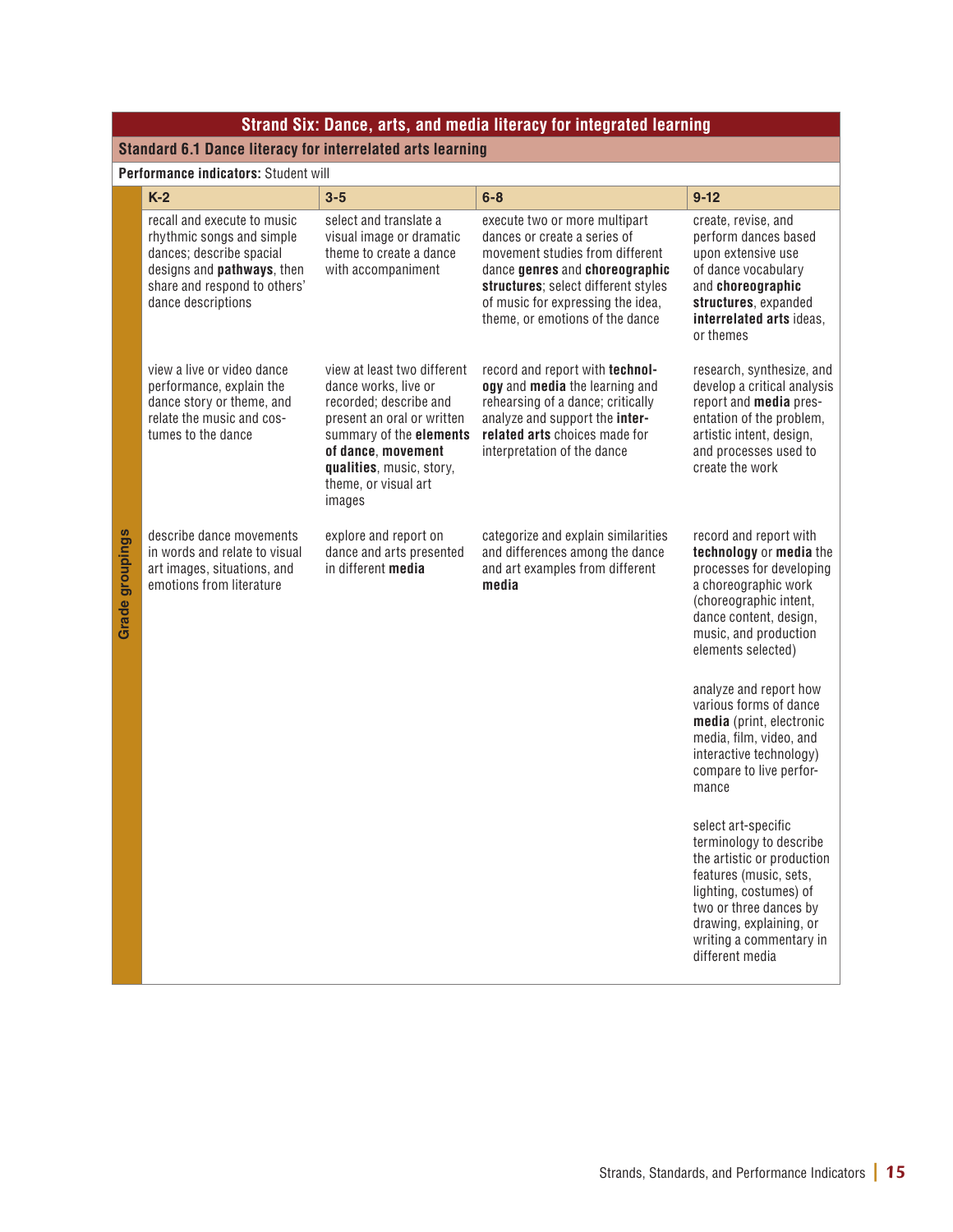| Strand Six: Dance, arts, and media literacy for integrated learning        |                                                                                            |                                                                                                                                                                                                    |                                                                                                                                                |                                                                                                                                                     |  |  |  |
|----------------------------------------------------------------------------|--------------------------------------------------------------------------------------------|----------------------------------------------------------------------------------------------------------------------------------------------------------------------------------------------------|------------------------------------------------------------------------------------------------------------------------------------------------|-----------------------------------------------------------------------------------------------------------------------------------------------------|--|--|--|
| Standard 6.2 Dance, arts, and media literacy in interdisciplinary learning |                                                                                            |                                                                                                                                                                                                    |                                                                                                                                                |                                                                                                                                                     |  |  |  |
|                                                                            | Performance indicators: Student will                                                       |                                                                                                                                                                                                    |                                                                                                                                                |                                                                                                                                                     |  |  |  |
| groupings<br>Grade                                                         | $K-2$                                                                                      | $3 - 5$                                                                                                                                                                                            | $6 - 8$                                                                                                                                        | $9 - 12$                                                                                                                                            |  |  |  |
|                                                                            | execute creative movement<br>or short dances to solve<br>basic math or science<br>problems | create a dance to<br>communicate an idea<br>or process from another<br>discipline                                                                                                                  | design a <b>dance study</b> and explain<br>how parts of the study illustrate the<br>steps in a math, science, or another<br>discipline process | select an interdisciplinary<br>subject or theme; design,<br>choreograph, and produce<br>a dance as a live and video<br>performance                  |  |  |  |
|                                                                            | create and draw dance paths<br>in classroom or school:<br>identify major locations         | translate stories from lit-<br>erature though elements<br>of dance and basic dance<br>forms                                                                                                        | view, analyze, and report dance<br>examples supported by other arts<br>to explain a concept or process<br>learned from another discipline      | critically analyze, create,<br>and revise an interdis-<br>ciplinary choreographic<br>work; identify the roles<br>dance and other arts play          |  |  |  |
|                                                                            | translate stories by employ-<br>ing elements of dance                                      | distinguish commonali-<br>ties between dance and<br>other subject areas                                                                                                                            |                                                                                                                                                | in the dance work; report<br>feedback from dancers<br>and audiences, and include<br>personal views of the<br>project, its performance,<br>and video |  |  |  |
|                                                                            |                                                                                            | identify and apply dance<br>and dance-related skills<br>such as creative prob-<br>lem-solving, collabora-<br>tion, and <b>critical thinking</b><br>to multiple media and<br>technology experiences |                                                                                                                                                |                                                                                                                                                     |  |  |  |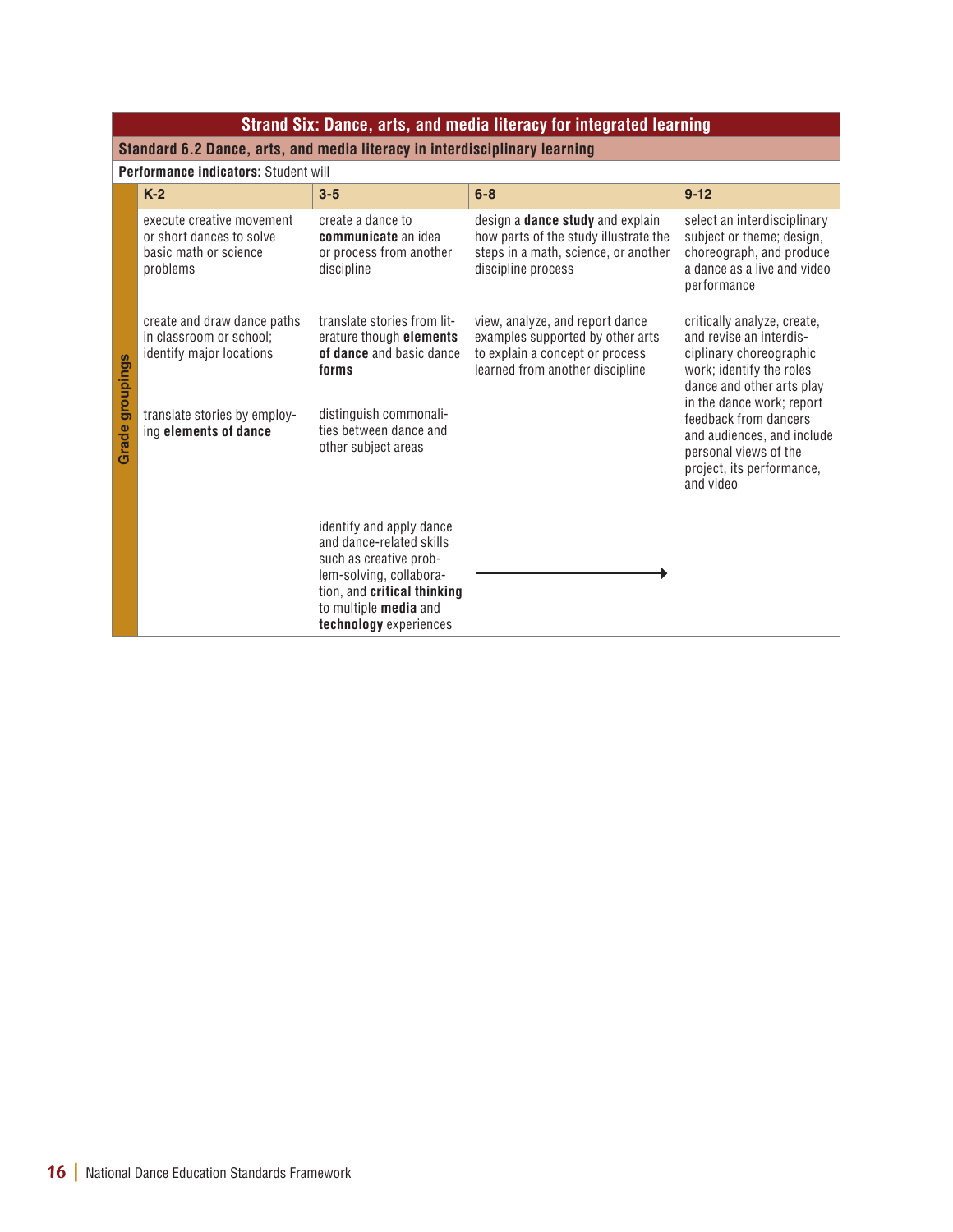# *Glossary*

- abstract—To change a depiction away from reality to achieve an effect. In movement, distortion and stylized movements change what is familiar into something new and unique.
- accent—To place more emphasis on specific sounds with loudness or on movements with more energy applied.
- alignment—A physical movement principle that is either static or dynamic.
- artistic expression—The personal choices one makes when creating art; these choices are based on one's history, cultural background, likes and dislikes, and affinity with a specific genre. It is the individual's creative process and how they develop their art.
- artistic vision—A written statement by the choreographer that focuses on the choreographic concepts of a work to be developed.
- authentic tasks—Tasks that require students to apply their knowledge, skills, and values of a discipline to meet real-world requirements by constructing responses, creating new knowledge, or developing skills at the appropriate performance level.
- beat—The underlying constant pulse of music or movement.
- body—Development of an awareness of body and body parts. See also body movement, shapes, and body designs.
- body designs—Asymmetrical or symmetrical.
- body movement—Locomotor, nonlocomotor, or axial types of movement.
- cardiovascular endurance—The ability to work continuously or for extended periods of time.
- centered movement—The balancing of the body.
- choreographic design principles—The two elements of visual design: body shapes and movement through space and time.
- choreographic processes (choreographic devices)— Ways in which movements, movement sequences, and themes are manipulated in a variety of ways through space, time, formations, and other devices that connect the parts of the dance work.
- choreographic structures—See compositional forms.
- communicate—In the arts, communication is specialized in that it needs no words or text but expresses a concept, theme, or value in shape, color, sound, and physical movement. Communication through art has been in existence since the beginning of humankind, as evidenced in cave art. Communication in art does not exist until it can make an impact on a viewer or an audience.
- compositional forms—The forms in which dance movement is organized, such as A, B (two part), A, B, A (three part), theme and variations, rondo, and canon.

Narrative compositions use drama or storytelling. Open, semistructured, or structured compositions use the dance idea to create the form.

- conditioning—An individual's engagement in physical activity or exercise to improve physical fitness.
- contact improvisation—The communication between two or more moving partners through physical contact.
- creative process—Process models that can be applied to dancing, dance making, and other aspects of dance learning. The classic creative process stages are preparation, incubation, insight, evaluation, and elaboration.
	- 1. preparation—Immersing oneself in the topic or subject; this stage in the creative process is done to absorb as much information as possible into the subconscious as preparation for the second step.
	- 2. incubation—This stage in the creative process is interconnected with the first stage, preparation. The information gathered churns in one's subconscious as the person sorts through research, and then leaves the research and returns to it.
	- 3. insight—This is the aha moment when the research and information from earlier stages of the creative process gel into a cohesive vision of the dance work or the performance style or conceptual direction. Insight often takes place while doing everyday tasks or low-level physical activity.
	- 4. evaluation—This stage of the creative process requires time to reflect and analyze the idea; it is an ongoing critique of the performance or the choreography. Evaluation requires continued appraisal of the components of the work, such as the movements, design, style, or music selected. In addition to self-analysis, peer or group feedback helps to determine which are the best components to utilize and which components do not enhance or support the idea.
	- 5. elaboration—This is the final stage of the creative process, in which the person refines the work by making judgements that will enhance the performance, the design or structure, or the aesthetic values of the dance work and its performance.
- creativity—The combination of fluency (the number of ways something is performed), frequency (the number of times something is executed), originality (how inventive or unique the movements are as well as how adequate, relevant, and appropriate they are), and imagination (how movement is expanded, revised, or altered).
- critical thinking—Defined by Francis Bacon in 1605, critical thinking is a desire to seek, doubt, and meditate. It is based on universal intellectual values that transcend subject matter. When critically thinking,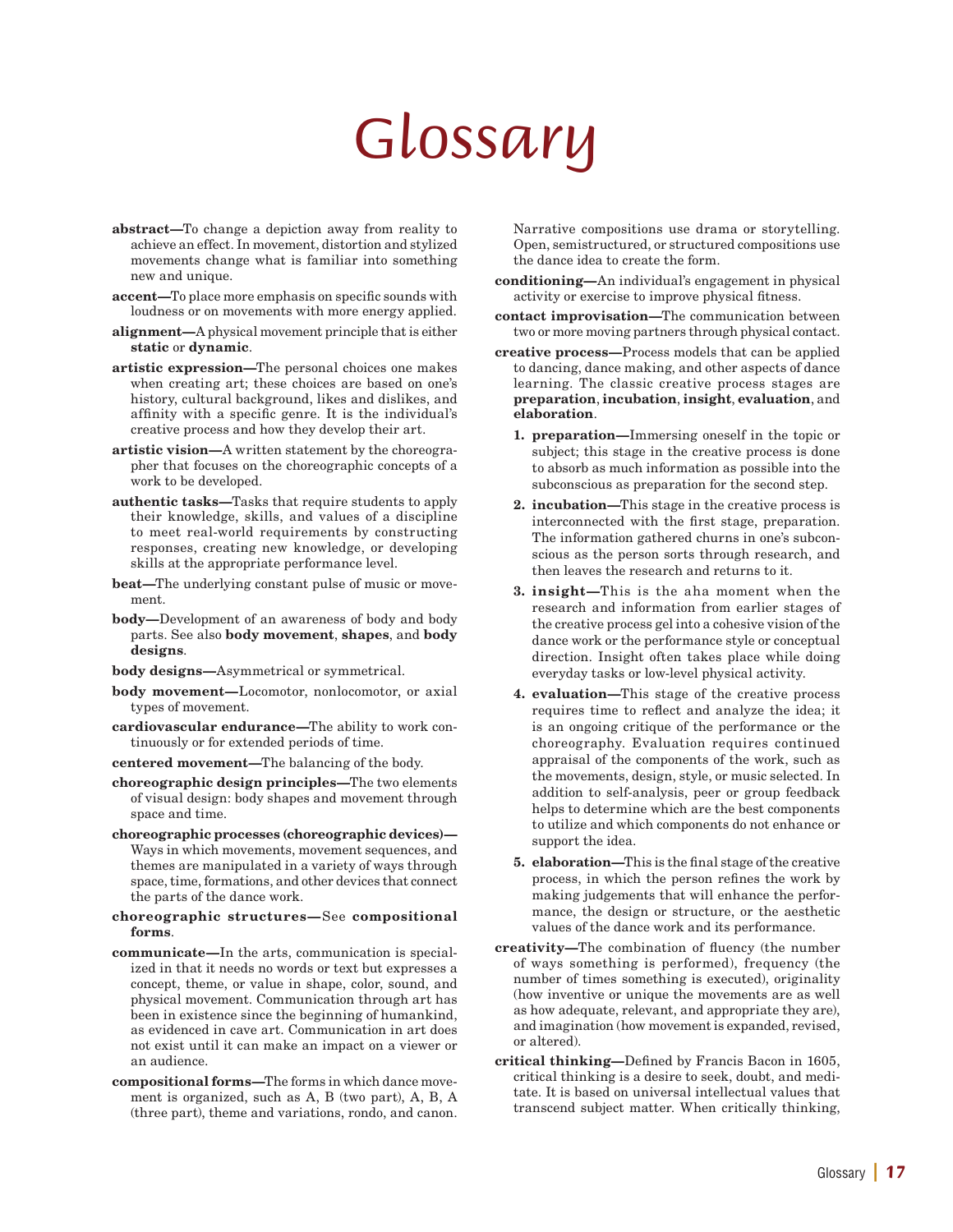one weighs all aspects of an argument and considers and tests the soundness of the argument. Critical thinking explores questions about existing knowledge.

- cross-training activities—Activities that vary daily to prevent detraining, especially after an injury.
- cultural dance—One of the most important expressions of historical and current cultural values. Dance forms reflect a person or a group's cultural societal values.
- culture—The defining imprint of a people, exemplifying their history, environment, religion, ritual, and language. Culture continually adapts and changes over time based on outside influences. Dance is an outward manifestation of culture.
- dance etiquette—Rules that may be based on tradition and demonstrate what is considered good manners, as well as rules related to dance safety and an efficient and effective learning experience. The teacher may present specific etiquette for arriving or leaving class, asking questions, and other topics.
- dance literacy—The dance literacy model, developed by Hong (2000), includes dancing or kinesthetic literacy, dance making or choreographic literacy, and dance appreciation or critical analysis. Hong's dance literacy model relates to the artistic processes of creating, performing, responding, and connecting.
- dance performance artistry—The blending of technical proficiency and artistic expression to create a performance that the audience responds to on a deeply felt level. More than merely executing the technical movements, it demonstrates an interpretation of the work with a uniqueness and knowledge of self.
- dance processes—Creating, performing, responding, and connecting are artistic processes applied in visual arts, music, drama, and dance.
- dance production—A process of staging a dance or dances to create a performance. Dancers need to be physically and mentally prepared to perform dance works, accept responsibilities in the performance setting, practice theater etiquette and safety, and employ a professional attitude and conduct throughout rehearsals and performances.
- dance production elements—Staging, music or sound, lighting, costuming, scenic elements (sets and set pieces), and props.
- dance science—The scientific study of dance and dancers, as well as the practical application of scientific principles to dance. The aims of dance science are the enhancement of performance, the reduction of injury, and the improvement of well-being and health. Dance science incorporates kinesiology, motor learning, and other related disciplines, which support the general components of physiological and mental dance training, fitness, and conditioning.
- dance sequence—Selected movements presented in a series with a beginning, middle, and end.
- dance study—A selection of movement ideas based on the investigation of a specific idea and presented in a short work.
- dimensions (range)—The amount of space being used: small, medium, or large.
- directions—Front, back, forward, backward, right or left side, up, down, or diagonal.
- duration—The length of the movement (short, medium, or long).
- dynamic alignment—The alignment of the body while performing different movements.
- dynamics—A combination of energy, weight, time, and flow.
- effort—Combination of the factors of time (fast to slow), weight (light to heavy), space (small to large), and flow (bound to free) in various proportions to express energy through movement (either direct or indirect).
- effort actions—Dab, flick, float, glide, punch, press, slash, or wring.
- elements of dance—The fundamental components of dance: body, energy (or force), space, time, and relationships.
- emotions—The six most basic emotions are happiness, sadness, disgust, fear, surprise, and anger. Other more complex emotions evolve with age and maturity.
- energy (or force)—The amount of intensity applied to a movement. See also movement qualities, effort, and effort actions.
- fitness—The body's ability to function in work and leisure activities, to be healthy, to resist disease, and to react to emergency situations.
- flexibility—The range of motion that joints have when in action.
- form—A subcategory of a genre. Examples include folk forms and media forms.
- formal setting—A formal performance typically takes place in a specifically designated area with a proscenium stage and audience, with technical provisions of sound, lighting, and costuming. However, based on the culture, formal performances can occur outside in site-specific locations, such as the center of a village. Formal showings are generally well rehearsed and as close to perfection as possible.
- formations—Lines, circles, squares, parts of a circle, or V or inverted-V shapes.
- general space—The dance space a person (or persons) moves through during a dance.
- genre—A class or category of art of dance based on some set of stylistic criteria. Examples of genres include ballet, modern dance, jazz, tap dance, musical theatre, and ballroom dance.
- grounded movement—Movements strongly connected to the earth with a lower center of gravity.
- health—The condition of the body and mind, encompassing proper nutrition and hydration, stress management, safety practices, rest and recovery time, and freedom from disease.
- historical dance—Dances from before the present time performed as part of life span milestones, ritual or religious celebrations, or social, entertainment, or theatrical events.
- historical periods—Chronological periods historians divide the time line of history into, beginning in prehistory or another point in time and ending in the present.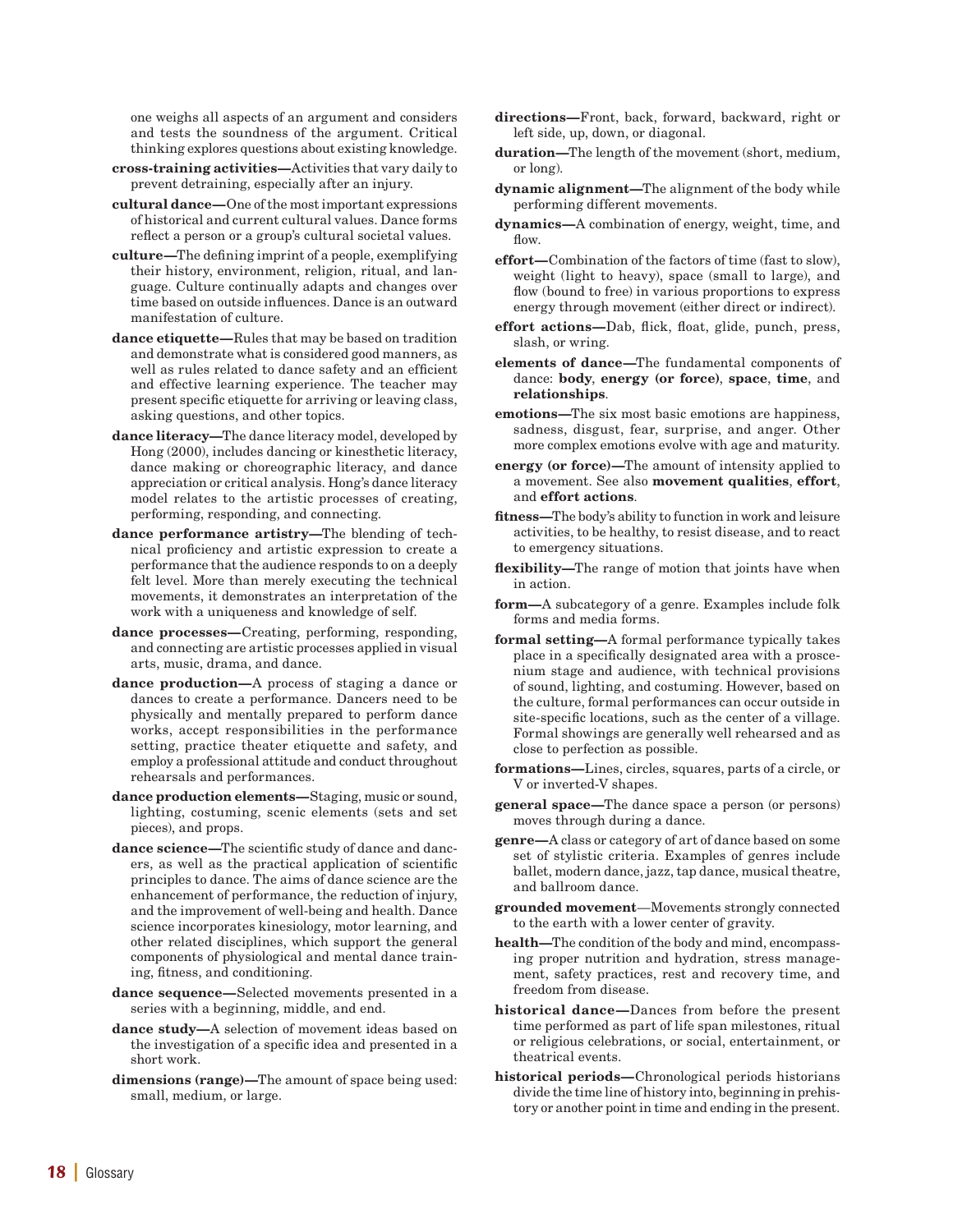The span of these chronological periods sometimes depends upon the type of history.

- improvisation—Creating unplanned spontaneous movements to explore ideas.
- informal setting—A classroom, gym, or dance studio setting where movement is shared in front of one's peers for peer feedback. An informal showing can be a check for knowledge and understanding, or a pre-assessment by the instructor. Students can show individually, in small groups, or one large group. In general, informal settings do not require any technical provisions such as costuming and lighting.
- integrated learning—The arts and other disciplines synergized into a new work to enrich and expand knowledge and understanding of other subjects or disciplines.
- intention—A choreographer's use of the mind–body connection to draw upon previous experiences and inner feelings in order to create an artistic work that communicates to an audience.
- interdisciplinary learning—An educational approach that relates two or more academic subjects. Students can learn basic academic concepts through dance.
- interrelated arts—Music, visual arts, drama, and media used in various capacities or in collaboration to support and enhance dancing and dance works.
- joint action—The movement that is allowed when specific bones align; examples of joint actions include flexion, extension, and rotation.
- kinesthetic awareness—The ability to detect weight, body position, and body relationship between movements or other people; sometimes called *muscle sense*.
- levels—The body in relationship to the ground: high, middle, and low.
- locomotor movements—Movements that travel using the feet: walk, run, leap, jump, hop, gallop, skip, or slide, and using other body parts: rolling, handstands, crabwalk, cartwheels.
- media—Print, electronic media, film, video, and interactive technology.
- media literacy—The ability to access, analyze, and evaluate media content fluently. Students must become media literate in order to use technology in dance and arts processes.
- melody—The overarching tune created by a series of notes, influenced by pitch and rhythm.
- meter—The recurring pattern of stresses or accents that provide the pulse or beat of the music; they are notated at the beginning of a composition.
- motifs—The distinctive movements or dominant idea of a composition that will be produced throughout the dance.
- movement confidence—Students' perception of their performance abilities.
- movement pattern—An arrangement or grouping of locomotor and nonlocomotor movements that may be repeated as a unified design.
- movement phrase—The development of a motif or idea into a longer temporary or permanent statement; eight

measures is a common length that may be combined with other phrases to form a composition.

- movement qualities—The amount of energy that is applied from the execution of a movement: swing, sustained, suspended, collapsed, vibratory, or percussive.
- muscular strength—The maximum force that an individual can exert when muscles are contracted.
- music elements—Rhythm, dynamics, melody, meter, harmony, tone, texture, and form.
- nonlocomotor movements—Movements around a stationary axis: swinging, punching, rotating, twisting.
- pathways—Straight, curved, circular, zigzag, or serpentine.
- performance attitude—Accepting and practicing the responsibilities and behaviors of a dancer; this attitude is required in class, rehearsal, or performance.
- performance processes—The course of action extends from audition, learning and refining choreography, preparing for different types of rehearsals, to performance. During the process, the dancer employs and cultivates a performance attitude and performance presence.
- personal space—The positive space a person's body occupies when stationary or moving.
- physical movement principles—Based on Newton's laws of motion, these principles include momentum, force, balance, acceleration, torque, and rotation.
- polyrhythm—Conflicting rhythms or movements happening simultaneously in a musical or dance composition.
- relationships—How the dancer's body parts or movement is spatially connected with a partner or group, with props, scenic, or architectural elements.
- rhythm—The beat of music marked by the regulated succession of strong and weak elements.
- rhythmic pattern—A grouping or placement of the *duration* of strong and weak sounds or movements in time that can be repeated.
- safety—Freedom from danger, risk, injury, and harm; safety requires proper clothing and shoes, warm-up and cool-down, etiquette, and facilities.
- shapes—Curved, straight, bent, rotated, or twisted.
- S.M.A.R.T.—Goals that are specific, measurable, achievable, relevant, and time-bound. S.M.A.R.T. design can be used for the development of program goals, performance indicators, learner outcomes, or learner objectives.
- social dance—Traditional, historical, or popular dances people participate in that have deep ties to society, its trends, and happenings in the world.
- somatic practices—Movement experiences that use an individual's internal sensations to promote improved movement functioning.
- space—Personal and general space, using all directions. See also personal space, general space, dimensions (or range), directions, levels, locomotor and nonlocomotor movements, pathways, and formations.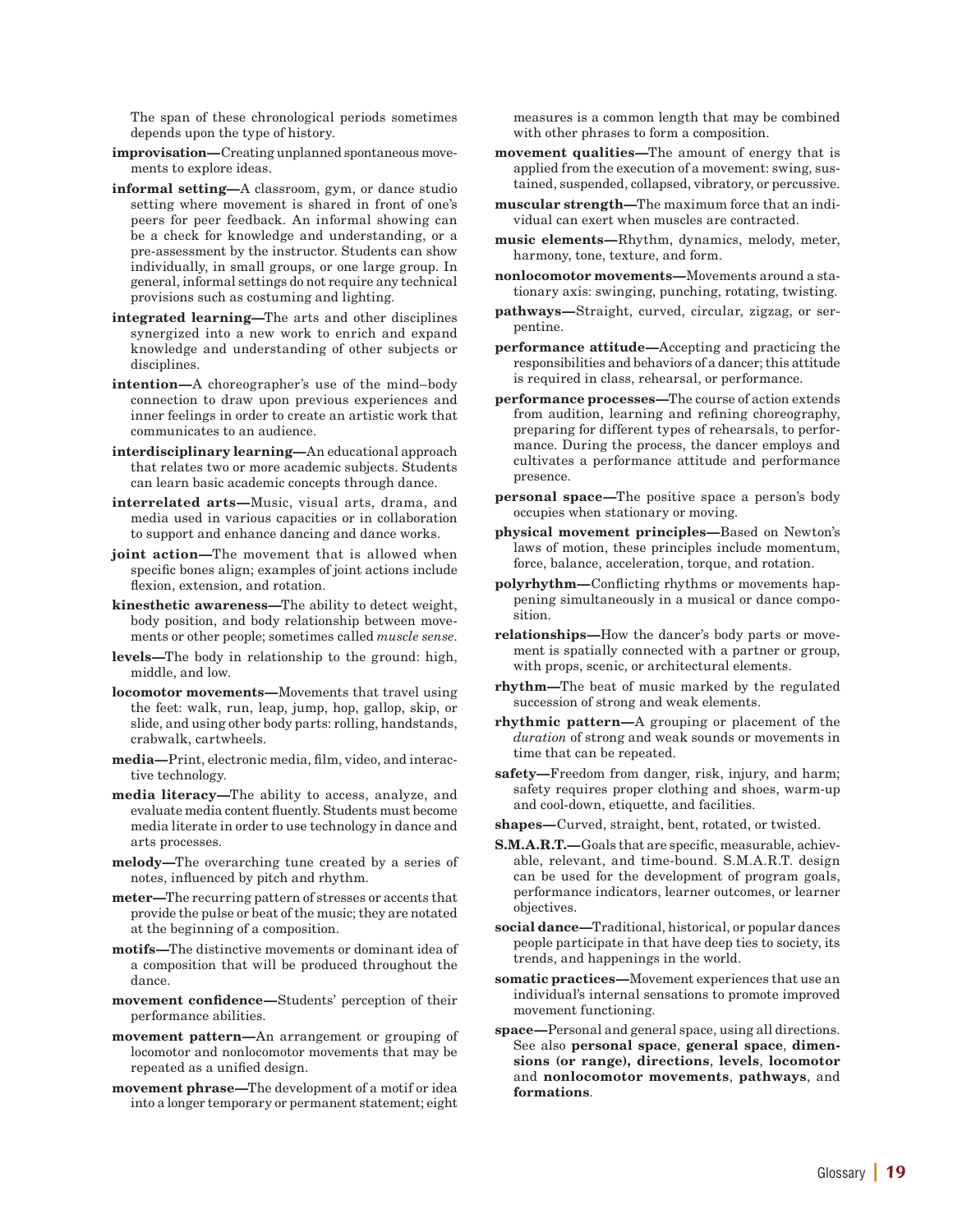- static alignment—The typical posture of the body when sitting or standing.
- step pattern—An arrangement or grouping of locomotor movements that may be repeated as a unified design. Examples include two-step (gallop); schottische (three runs, hop), polka (hop, gallop), and waltz (three walks with level change).
- syncopation—The temporary displacement of beats in a measure.
- syncopated rhythmic patterns—An arrangement or grouping of beats in a measure that are temporarily displaced.
- syncopated rhythmic phrases—The displacement of beats in a temporary or permanent statement usually eight measures in length.
- technical proficiency—In dance, technical proficiency is the ability to move with efficiency using the technical and conceptual requirements of a specific dance form.
- technology—Electronic systems and media formats.
- tempo—The speed of the movement, from fast to slow.
- time—The duration and tempo of movement, influenced by the weight of the movement. See also duration and tempo.
- time signatures—A notation with two numbers—one on top of the other—with the top number designating

the number of beats in each measure and the bottom number designating the note value that receives the beat.

- torque—A rotation caused by a twisting force.
- transition—A movement or movement sequence that connects two sections or parts of a composition.
- warm-up and cool-down—A variety of low-intensity activities designed to prepare the body for moderate to vigorous workouts or for a dance class, or to be executed at the completion of a moderate or vigorous activity to help the body recover.
- weight shifts—Weight changes from one supporting foot or body part to another.
- wellness—Realizing one's full potential and balance in physical, emotional, social, intellectual, spiritual, and environmental development.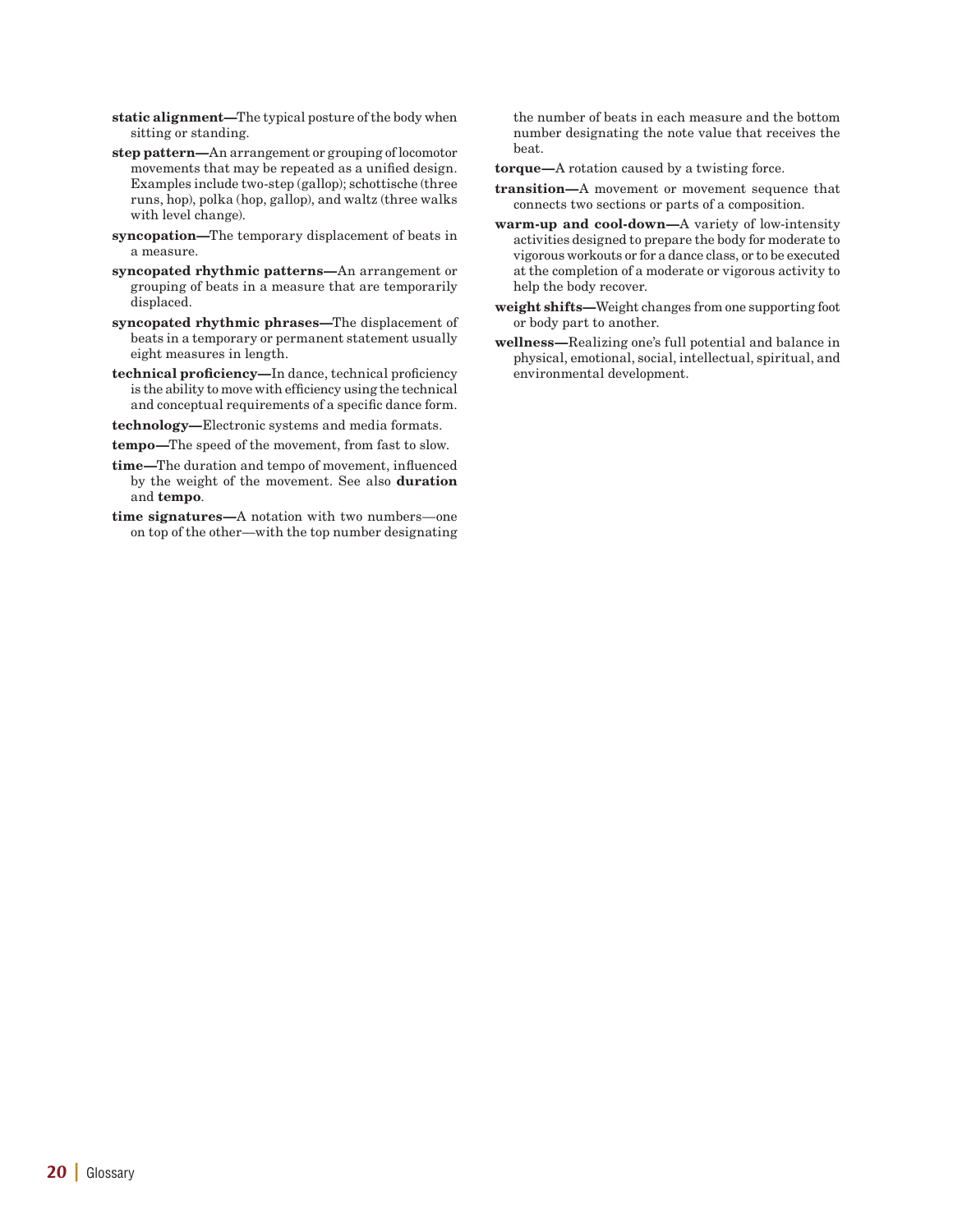# *References*

- Association for Supervision and Curriculum Development (ASCD). n.d. "Whole Child." www.ascd.org/ whole-child.aspx.
- Blom, L.A., and L.T. Chaplin. 1982. *The Intimate Act of Choreography*. Pittsburgh, PA: University of Pittsburg Press.
- Cardinal, M.K. 2014. "SPICE2S: Wellness Dimensions Applied to Dance With Advice for Teachers." *Journal of Health, Physical Education, Recreation, and Dance* 85 (3): 3-7.
- Center for Media Literacy. 2018. "Media Literacy: A Definition and More." www.medialit.org/media-literacydefinition-and-more.
- Centers for Disease Control.(October 15, 2018). "The Whole School, Whole Community, Whole Child (WSCC) Model". https://www.cdc.gov/healthyyouth/wscc/model. htm.
- Collaborative for Academic, Social and Emotional Learning. (2019). *Framework for Systematic Social and Emotional Lea*rning. https://casel.org/what-is-sel/.
- Crockett, R. 2006. "Art & Perception." http://artandperception.com/2006/11/art-and-communication.html.
- Engel, M. 1983. "Art and Mind." *Art Education* 36 (2): 6-8.
- Foundation for Critical Thinking. n.d. "Defining Critical Thinking." www.criticalthinking.org/pages/definingcritical-thinking/766.
- Franklin, E. 2019. *Conditioning for Dance*. 2nd ed. Champaign, IL: Human Kinetics.
- Gilbert, A.G. 2019. *Brain Dance Education*. 2nd ed. Champaign, IL: Human Kinetics.
- Grossman, G. 2015. *Dance Science: Anatomy, Movement Analysis, and Conditioning*. Trenton, NJ: Princeton Book Company.
- Haas, J.G. 2017. *Dance Anatomy*. 2nd ed. Champaign, IL: Human Kinetics.
- Hanna, J.L. 2016. "Fit to Learn: How Dancing Ignites Brain Cells and Elevates Learning." *Principal Leadership* 16 (5): 12-14.
- Hong, C.M. 2000. "Developing Dance Literacy in the Postmodern: An Approach to Curriculum." Paper presented at Dancing in the Millennium: An International Conference, Washington, D.C. http://arts.united.ac.nz/ professional/readings/danceliteracy.php.
- Hoy, P. 2013. "Dancing Together." Arts Awareness. http:// artsawareness.com/artistic-expression/dancingtogether.
- Humphrey, D. 1959. *The Art of Making Dances*. Hightstown, NJ: The Princeton Book Company.
- Karin, J., P. Haggard, and J. Christensen. 2017. "Mental Training." In *Dancer Wellness*, edited by M.V. Wilmerding and D. Krasnow, 57-68. Champaign, IL: Human Kinetics.
- Kassing, G. 2014. *Discovering Dance.* Champaign, IL: Human Kinetics.
- Kassing, G. 2017. *History of Dance*. 2nd ed. Champaign, IL: Human Kinetics.
- Kassing, G., and D. Jay. 2003. *Dance Teaching Methods and Curriculum Design*. Champaign, IL: Human Kinetics.
- Kauffman, K.A., and J. Dehline. 2014. *Dance Integration: 30 Dance Lesson Plans for Science and Mathematics.* Champaign, IL: Human Kinetics.
- Kendall, E. 2014. "Artistry's Delicate Balance." *Dance Magazine.* www.dancemagazine.com/artistrys\_delicate\_balance-2306935231.html.
- Kim, M. 2010. "Formal and Informal Settings of Art." https://eportfolios.macaulay.cuny.edu/misuscrapbook/2010/12/17/formal-vs-informal.
- Krasnow, D.H., and M.V. Wilmerding. 2015. *Motor Learning and Control for Dance: Principles and Practices for Performers and Teachers.* Champaign, IL: Human Kinetics.
- Kurfiss, J.G. 1988. *Critical Thinking Theory: Theory, Research, Practice and Possibilities.* Washington, DC: Association for the Study of Higher Education.
- Lippincott, G. (1953). "Abstraction of Dance Movement." *Journal of the American Association for Health, Physical Education, and Recreation* 24 (2): 19-20. www.tandfonline.com/doi/abs/10.1080/23267232.1953.10628079 ?journalCode=ujrd17.
- Media Literacy Project. n.d. *Introduction to Media Literacy.* http://medialiteracyproject.org/learn/medialiteracy.
- Meyer, F. ed. 2010. *Implementing the National Dance Education Standards*. Champaign, IL: Human Kinetics.
- Mueller, J. 2018. "Authentic Assessment Toolbox." http:// jfmueller.faculty.noctrl.edu/toolbox/glossary.htm.
- Muhlbauer, A. 2017. "What Is Artistry?" www.amchoreography.com/2017/03/artistry-in-dance.
- National Standards for Arts Education. 1994. *Music Educators National Conference*. Reston, VA.
- Newton, E. 1961. "Art as Communication." *The British Journal of Aesthetics* 1 (2): 71-85. https://doi. org/10.1093/bjaesthetics/1.2.71.
- Open University. 2008. "Thinking Critically." www. openuniversity.edu/sites/www.openuniversity.edu/ files/brochures/Critical-thinking-Open-University.pdf.
- Partnership for 21st Century Skills. 2010a. "Interdisciplinary Themes." www.P21.org.
- Partnership for 21st Century Skills. 2010b. "Map: The Arts." http://p21.org/storage/documents/P21\_arts\_ map\_final.pdf.
- Polisini, J., and C. Scott-Kassner, eds. 1996. *Interconnecting Pathways to Human Experience: Teaching the Arts*